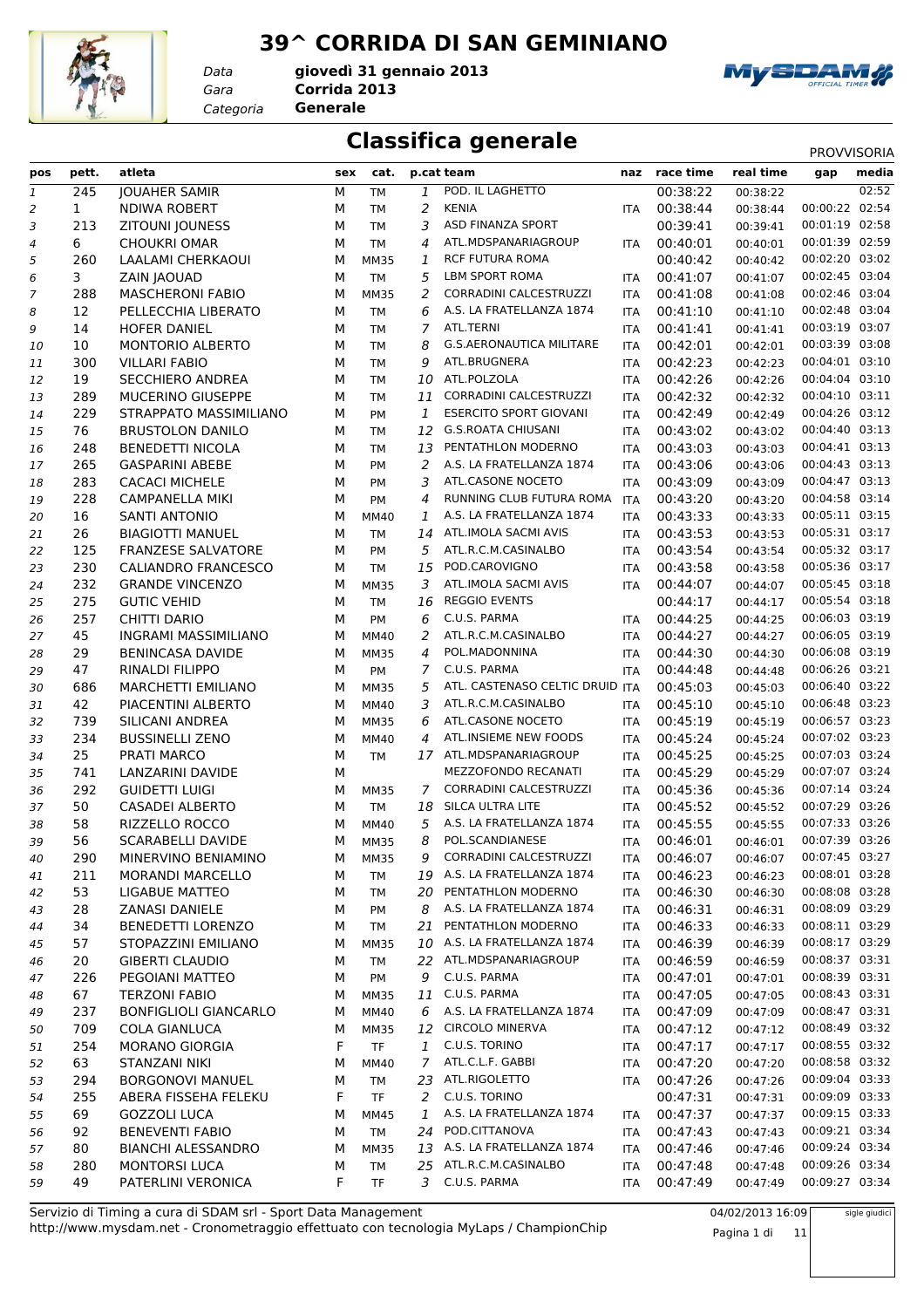| pos        | pett.      | atleta                                       | sex    | cat.                     |                | p.cat team                                      | naz               | race time            | real time            | gap                              | media |
|------------|------------|----------------------------------------------|--------|--------------------------|----------------|-------------------------------------------------|-------------------|----------------------|----------------------|----------------------------------|-------|
| 60         | 253        | <b>BARALE GLORIA</b>                         | F.     | <b>TF</b>                | 4              | C.U.S. TORINO                                   | ITA               | 00:47:51             | 00:47:51             | 00:09:29 03:35                   |       |
| 61         | 77         | <b>MAZZI GIANLUCA</b>                        | М      | <b>MM40</b>              | 8              | SOC.SPORTIVA LA PATRIA 1879 ITA                 |                   | 00:47:52             | 00:47:52             | 00:09:30 03:35                   |       |
| 62         | 272        | DE FRANCESCO LUCA                            | М      | <b>TM</b>                | 26             | ATL.MDSPANARIAGROUP                             | <b>ITA</b>        | 00:48:00             | 00:48:00             | 00:09:38 03:35                   |       |
| 63         | 46         | <b>BALDINI ALESSANDRO</b>                    | M      | <b>TM</b>                | 27             | CORRADINI CALCESTRUZZI                          | <b>ITA</b>        | 00:48:01             | 00:48:01             | 00:09:39 03:35                   |       |
| 64         | 264        | <b>BERTONI EUGENIO</b>                       | М      | MM40                     | 9              | A.S. LA FRATELLANZA 1874                        | ITA               | 00:48:04             | 00:48:04             | 00:09:42 03:36                   |       |
| 65         | 246        | <b>BETTO ALICE</b>                           | F      |                          |                | C.U.S.PRO PATRIA MILANO                         | ITA               | 00:48:04             | 00:48:04             | 00:09:42 03:36                   |       |
| 66         | 276        | <b>MANNI NICOLO'</b>                         | M      | TM                       | 28             | MODENA ATLETICA                                 | ITA               | 00:48:10             | 00:48:10             | 00:09:48 03:36                   |       |
| 67         | 256        | <b>MORLINI ISABELLA</b>                      | F      | <b>MF40</b>              | 1              | POL.SCANDIANESE<br>ATL.R.C.M.CASINALBO          | ITA               | 00:48:13<br>00:48:16 | 00:48:13             | 00:09:51 03:36<br>00:09:54 03:36 |       |
| 68         | 82<br>266  | MURA GEMINIANO<br>PALTRINIERI ENRICO         | М<br>M | <b>TM</b><br>MM45        | 29<br>2        | POD.MEDOLLESI                                   | ITA               | 00:48:19             | 00:48:16             | 00:09:57 03:37                   |       |
| 69<br>70   | 189        | <b>ZANTI ANDREA</b>                          | М      | <b>MM35</b>              |                | 14 ATL.MDSPANARIAGROUP                          | ITA<br>ITA        | 00:48:20             | 00:48:19<br>00:48:20 | 00:09:58 03:37                   |       |
| 71         | 261        | <b>BARBUTI STEFANO</b>                       | М      | MM40                     | 10             | ATL.FRIGNANO                                    | ITA               | 00:48:28             | 00:48:28             | 00:10:06 03:37                   |       |
| 72         | 233        | <b>GALLINARI LUCA</b>                        | М      | PM                       | 10             | SINTOFARM GUASTALLA                             | <b>ITA</b>        | 00:48:32             | 00:48:32             | 00:10:10 03:38                   |       |
| 73         | 64         | <b>GIUTTARI GIANLUCA</b>                     | М      | <b>MM40</b>              | 11             | POL.OLIMPIA VIGNOLA                             | <b>ITA</b>        | 00:48:33             | 00:48:33             | 00:10:11 03:38                   |       |
| 74         | 671        | <b>FRANCESCHI FEDERICO</b>                   | М      | JM                       | 1              | ATL.SELF MONTANARI E                            | <b>ITA</b>        | 00:48:37             | 00:48:37             | 00:10:15 03:38                   |       |
| 75         | 286        | <b>RICCI LAURA</b>                           | F      | <b>TF</b>                | 5              | CORRADINI CALCESTRUZZI                          | ITA               | 00:48:39             | 00:48:39             | 00:10:17 03:38                   |       |
| 76         | 268        | <b>BACCHELLI LORENZO</b>                     | М      | <b>MM35</b>              | 15             | POL.MADONNINA                                   | ITA               | 00:48:41             | 00:48:41             | 00:10:19 03:38                   |       |
| 77         | 68         | <b>GENTILE MAURIZIO</b>                      | м      | MM45                     | 3              | A.S. LA FRATELLANZA 1874                        | ITA               | 00:48:46             | 00:48:46             | 00:10:24 03:39                   |       |
| 78         | 87         | <b>STRADI GIANLUCA</b>                       | М      | <b>MM50</b>              | 1              | POL.MADONNINA                                   | ITA               | 00:49:00             | 00:49:00             | 00:10:38 03:40                   |       |
| 79         | 115        | PINCA GIUSEPPE                               | М      | MM45                     | 4              | ATL.ORSI                                        | <b>ITA</b>        | 00:49:12             | 00:49:12             | 00:10:50 03:41                   |       |
| 80         | 105        | <b>BASCHIERI STEFANO</b>                     | М      | <b>MM45</b>              | 5              | A.S. LA FRATELLANZA 1874                        | <b>ITA</b>        | 00:49:16             | 00:49:16             | 00:10:54 03:41                   |       |
| 81         | 24         | <b>BALDINETTI MARCO</b>                      | М      | TM                       | 30             | ATL.IMOLA SACMI AVIS                            | ITA               | 00:49:18             | 00:49:18             | 00:10:56 03:41                   |       |
| 82         | 104        | <b>CHMET DANIELA</b>                         | F      | <b>TF</b>                | 6              | SPORTIAMO                                       | <b>ITA</b>        | 00:49:23             | 00:49:23             | 00:11:01 03:41                   |       |
| 83         | 182        | <b>VINCENZI ANTONIO</b>                      | М      | <b>TM</b>                | 31             | G.P.LA GUGLIA                                   | <b>ITA</b>        | 00:49:24             | 00:49:24             | 00:11:02 03:41                   |       |
| 84         | 368        | <b>RUGGERI ROBERTO</b>                       | М      | <b>MM50</b>              | 2              | POD.CITTANOVA                                   | ITA               | 00:49:26             | 00:49:26             | 00:11:03 03:42                   |       |
| 85         | 130        | <b>MISELLI ROBERTO</b>                       | М      | <b>MM45</b>              | 6              | POL.SCANDIANESE                                 | <b>ITA</b>        | 00:49:28             | 00:49:28             | 00:11:06 03:42                   |       |
| 86         | 295        | <b>ANSALONI MARCO</b>                        | М      | <b>TM</b>                | 32             | ASSINDUSTRIA SPORT PADOVA ITA                   |                   | 00:49:37             | 00:49:37             | 00:11:15 03:42                   |       |
| 87         | 694        | SPYROS SKAFIDAS                              | М      | <b>TM</b>                | 33             | LIBERI                                          |                   | 00:49:41             | 00:49:41             | 00:11:19 03:43                   |       |
| 88         | 636        | PIACENTINI ARNALDO                           | М      | <b>MM40</b>              |                | 12 ACETO BALSAMICO DEL DUCA                     | <b>ITA</b>        | 00:49:42             | 00:49:42             | 00:11:20 03:43                   |       |
| 89         | 282        | <b>CASTELLI GIORDANO</b>                     | М      | <b>MM50</b>              | 3              | A.S. LA FRATELLANZA 1874                        | <b>ITA</b>        | 00:49:48             | 00:49:48             | 00:11:26 03:43                   |       |
| 90         | 279        | <b>TIEZZI PAOLO</b>                          | М      | <b>TM</b>                | 34             | ATL.R.C.M.CASINALBO                             | ITA               | 00:49:53             | 00:49:53             | 00:11:31 03:44                   |       |
| 91         | 707        | <b>SIMONI PAOLO</b>                          | М      | MM40                     |                | 13 UISP REGGIO E.                               | <b>ITA</b>        | 00:49:54             | 00:49:54             | 00:11:32 03:44                   |       |
| 92         | 263        | <b>MENEGHETTI LUCIO</b>                      | М      | <b>MM45</b>              | $\mathcal{I}$  | G.P.VIRGILIANO                                  | <b>ITA</b>        | 00:49:55             | 00:49:55             | 00:11:33 03:44                   |       |
| 93         | 156        | PALADINI PAOLO                               | М      | <b>MM50</b>              | 4              | ACETO BALSAMICO DEL DUCA                        | <b>ITA</b>        | 00:49:58             | 00:49:58             | 00:11:36 03:44                   |       |
| 94         | 371        | LADURINI CLAUDIO                             | М      | <b>TM</b>                | 35             | POD.CITTANOVA                                   | <b>ITA</b>        | 00:50:04             | 00:50:04             | 00:11:42 03:44                   |       |
| 95         | 79<br>116  | <b>BARALDINI STEFANO</b>                     | М<br>М | <b>MM50</b>              | 5<br>16        | A.S. LA FRATELLANZA 1874<br>POD.FORMIGINESE ASD | <b>ITA</b>        | 00:50:05             | 00:50:05             | 00:11:43 03:45<br>00:11:44 03:45 |       |
| 96         | 231        | <b>ACCORSI ENRICO</b><br><b>ANTOLA IRENE</b> | F      | <b>MM35</b><br><b>TF</b> | $\overline{7}$ | ATL.LIVORNO                                     | ITA<br><b>ITA</b> | 00:50:06<br>00:50:08 | 00:50:06<br>00:50:08 | 00:11:46 03:45                   |       |
| 97<br>98   | 110        | <b>FOLIGNO ROBERTO</b>                       | М      | MM40                     | 14             | POL.MADONNINA                                   | ITA               | 00:50:10             | 00:50:10             | 00:11:48 03:45                   |       |
| 99         | 129        | <b>MONARI DANIELE</b>                        | М      | MM45                     |                | 8 ATL.GHIRLANDINA                               |                   | ITA 00:50:12         | 00:50:12             | 00:11:50 03:45                   |       |
| 100        | 112        | <b>RECCHIUTI FRANCO</b>                      | м      | <b>MM50</b>              | 6              | G.P.BISMANTOVA                                  | <b>ITA</b>        | 00:50:18             | 00:50:18             | 00:11:56 03:46                   |       |
|            |            | SALVATOR                                     |        |                          |                |                                                 |                   |                      |                      |                                  |       |
| 101        | 670        | <b>MUSSINI EMANUELE</b>                      | м      | JM                       | 2              | ATL.SELF MONTANARI E                            | <b>ITA</b>        | 00:50:18             | 00:50:18             | 00:11:56 03:46                   |       |
| 102        | 607        | <b>FACCIOLI VALERIO</b>                      | М      | MM45                     | 9              | EUROATLETICA 2002                               | ITA               | 00:50:19             | 00:50:19             | 00:11:57 03:46                   |       |
| 103        | 259        | RACHEDI NADIR                                | м      | <b>TM</b>                |                | 36 ATL.LIVORNO                                  | ITA               | 00:50:23             | 00:50:23             | 00:12:01 03:46                   |       |
| 104        | 159        | <b>FANTONI MATTEO</b>                        | М      | <b>MM35</b>              |                | 17 G.S.BANCA POP.EMILIA                         | <b>ITA</b>        | 00:50:28             | 00:50:28             | 00:12:06 03:46                   |       |
| 105        | 277        | RAFFAGNINI SIMONE                            | м      | <b>MM40</b>              | 15             | ATL.SELVA DI BOVOLONE                           | <b>ITA</b>        | 00:50:31             | 00:50:31             | 00:12:09 03:46                   |       |
| 106        | 296        | FINIELLI CLAUDIA                             | F      | <b>TF</b>                | 8              | <b>REGGIO EVENTS</b>                            | <b>ITA</b>        | 00:50:31             | 00:50:31             | 00:12:09 03:47                   |       |
| 107        | 227        | <b>RUFFINI SONIA</b>                         | F      | <b>PF</b>                | 1              | ATL.LIVORNO                                     | ITA               | 00:50:31             | 00:50:31             | 00:12:09 03:47                   |       |
| 108        | 249        | ESPOSITO GIAN PASQUALE                       | М      | JМ                       | 3              | PENTATHLON MODERNO                              | <b>ITA</b>        | 00:50:36             | 00:50:36             | 00:12:14 03:47                   |       |
| 109        | 93         | LA BARBERA GABRIELE                          | м      | <b>MM40</b>              | 16             | ATL.MDSPANARIAGROUP                             | <b>ITA</b>        | 00:50:37             | 00:50:37             | 00:12:15 03:47<br>00:12:17 03:47 |       |
| 110        | 103        | CARNEVALI PAOLO                              | М      | <b>MM45</b>              |                | 10 LIBERI<br>37 G.P.LA GUGLIA                   | ITA               | 00:50:39             | 00:50:39             | 00:12:17 03:47                   |       |
| 111        | 236<br>132 | VINCENZI ALESSANDRO<br>LO CONTE ANTONIO      | М<br>м | <b>TM</b>                | 7              | POL.MADONNINA                                   | ITA               | 00:50:39<br>00:50:40 | 00:50:39             | 00:12:18 03:47                   |       |
| 112<br>113 | 455        | PINCA STEFANO                                | М      | <b>MM50</b><br>JM        | 4              | ATL.ORSI                                        | ITA<br>ITA        | 00:50:42             | 00:50:40<br>00:50:42 | 00:12:20 03:47                   |       |
| 114        | 273        | <b>CORTI MASSIMO</b>                         | М      | <b>MM45</b>              |                | 11 ATL.MDSPANARIAGROUP                          | <b>ITA</b>        | 00:50:42             | 00:50:42             | 00:12:20 03:47                   |       |
| 115        | 359        | <b>CREANZI PIERENRICO</b>                    | М      | MM45                     |                | 12 ATL.TREVIGLIO                                | ITA               | 00:50:43             | 00:50:43             | 00:12:21 03:47                   |       |
| 116        | 639        | <b>CORIANI GABRIELE</b>                      | М      | <b>MM35</b>              |                | 18 ACETO BALSAMICO DEL DUCA                     | <b>ITA</b>        | 00:50:44             | 00:50:44             | 00:12:22 03:47                   |       |
| 117        | 456        | POLETTI LUCA                                 | М      | PM                       |                | 11 ATL.ORSI                                     | <b>ITA</b>        | 00:50:44             | 00:50:44             | 00:12:22 03:47                   |       |
| 118        | 113        | MESSORA ANGELO                               | м      | MM40                     |                | 17 PICO RUNNERS                                 | <b>ITA</b>        | 00:50:44             | 00:50:44             | 00:12:22 03:48                   |       |
| 119        | 134        | <b>MESSORI MARCELLO</b>                      | М      | <b>MM35</b>              |                | 19 A.S. LA FRATELLANZA 1874                     | ITA               | 00:50:44             | 00:50:44             | 00:12:22 03:48                   |       |
| 120        | 278        | LEONELLI DANIELE                             | м      | MM40                     |                | 18 PRIVE'MODENA RUNNERS2.0                      | <b>ITA</b>        | 00:50:47             | 00:50:47             | 00:12:24 03:48                   |       |
| 121        | 165        | NO NAME NO NAME                              | М      |                          |                |                                                 | ITA               | 00:50:51             | 00:50:51             | 00:12:29 03:48                   |       |
| 122        | 299        | KONSTANTOS ELENA                             | F      | <b>MF35</b>              | 1              | POL.CORSO ITALIA PISA                           | <b>ITA</b>        | 00:50:55             | 00:50:55             | 00:12:33 03:48                   |       |
| 123        | 150        | <b>GILIBERTI MASSIMO</b>                     | м      | MM40                     |                | 19 SOC.SPORTIVA LA PATRIA 1879 ITA              |                   | 00:50:59             | 00:50:59             | 00:12:37 03:49                   |       |

http://www.mysdam.net - Cronometraggio effettuato con tecnologia MyLaps / ChampionChip Servizio di Timing a cura di SDAM srl - Sport Data Management 04/02/2013 16:09

Pagina 2 di 11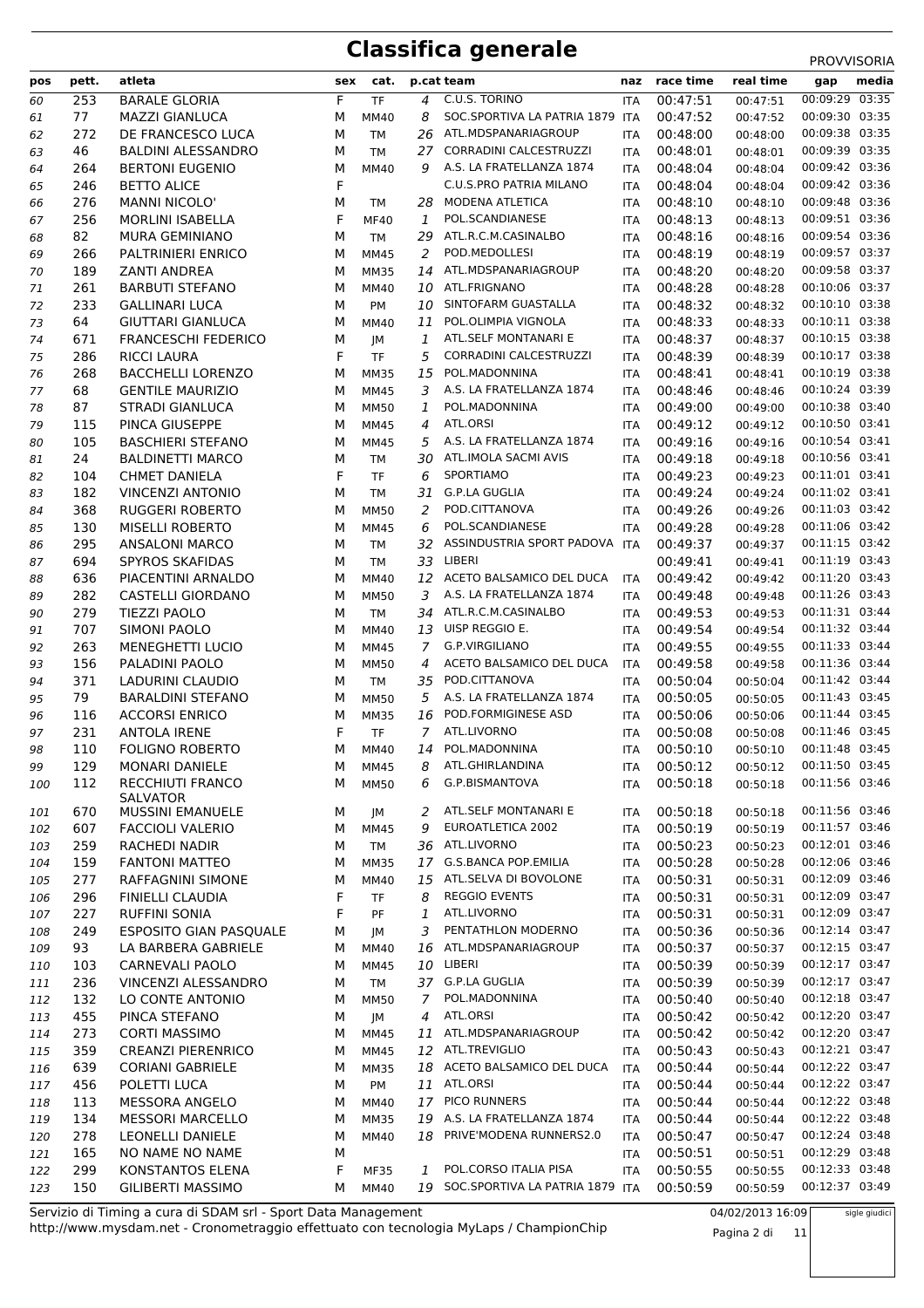| pos        | pett.      | atleta                                            | sex    | cat.                       |              | p.cat team                                   | naz               | race time            | real time            | gap                              | media |
|------------|------------|---------------------------------------------------|--------|----------------------------|--------------|----------------------------------------------|-------------------|----------------------|----------------------|----------------------------------|-------|
| 124        | 637        | <b>GIBERTI ENRICO</b>                             | М      | <b>MM40</b>                |              | 20 ACETO BALSAMICO DEL DUCA                  | <b>ITA</b>        | 00:51:06             | 00:51:06             | 00:12:44 03:49                   |       |
| 125        | 118        | <b>VERONI EMILIO</b>                              | М      | MM40                       |              | 21 A.S. LA FRATELLANZA 1874                  | <b>ITA</b>        | 00:51:10             | 00:51:10             | 00:12:48 03:49                   |       |
| 126        | 97         | CAMPADELLI VALERIO                                | M      | <b>MM35</b>                |              | 20 ACQUADELA BOLOGNA                         | <b>ITA</b>        | 00:51:17             | 00:51:17             | 00:12:55 03:50                   |       |
| 127        | 454        | <b>LUPPI CRISTIAN</b>                             | M      | <b>MM35</b>                | 21           | <b>G.P.DORANDO PIETRI</b>                    | ITA               | 00:51:20             | 00:51:20             | 00:12:58 03:50                   |       |
| 128        | 258        | <b>MORINI CORRADO</b>                             | M      | <b>MM55</b>                | $\mathbf{1}$ | C.U.S. PARMA                                 | <b>ITA</b>        | 00:51:20             | 00:51:20             | 00:12:58 03:50                   |       |
| 129        | 176        | SOPRANI PAOLO                                     | M      | <b>MM45</b>                | 13           | ATL.CASTENASO CELTIC DRUID                   | <b>ITA</b>        | 00:51:21             | 00:51:21             | 00:12:59 03:50                   |       |
| 130        | 364        | MANFREDINI DANILO                                 | M      | <b>MM50</b>                | 8            | POD.CITTANOVA                                | ITA               | 00:51:21             | 00:51:21             | 00:12:59 03:50                   |       |
| 131        | 98         | <b>BARBOLINI STEFANO</b>                          | М      | <b>MM45</b>                | 14           | <b>G.S.BANCA POP.EMILIA</b>                  | <b>ITA</b>        | 00:51:23             | 00:51:23             | 00:13:01 03:50<br>00:13:01 03:50 |       |
| 132        | 623        | ANSELMI ALESSANDRO                                | M      | <b>TM</b>                  | 38           | ATL.FRIGNANO<br>UISP FIRENZE                 | <b>ITA</b>        | 00:51:24             | 00:51:24             | 00:13:02 03:50                   |       |
| 133<br>134 | 335<br>136 | ROSSI DANIELE<br>AGAZZOTTI GIANLUCA               | M<br>м | <b>TM</b><br><b>MM45</b>   | 39           | 15 A.S. LA FRATELLANZA 1874                  | ITA<br><b>ITA</b> | 00:51:24<br>00:51:30 | 00:51:24<br>00:51:30 | 00:13:08 03:51                   |       |
| 135        | 713        | <b>FARINA MASSIMO</b>                             | м      | <b>MM45</b>                |              | 16 UISP REGGIO E.                            | <b>ITA</b>        | 00:51:31             | 00:51:31             | 00:13:09 03:51                   |       |
| 136        | 91         | PIGNATTI GILBERTO                                 | M      | <b>MM45</b>                |              | 17 VICTORIA S.AGATA                          | ITA               | 00:51:35             | 00:51:35             | 00:13:13 03:51                   |       |
| 137        | 225        | <b>SCHIOPPO STEFANO</b>                           | М      | <b>TM</b>                  |              | 40 A.S. LA FRATELLANZA 1874                  | ITA               | 00:51:37             | 00:51:37             | 00:13:15 03:51                   |       |
| 138        | 155        | <b>DENTI STEFANO</b>                              | м      | <b>MM40</b>                | 22           | ATL.MDSPANARIAGROUP                          | ITA               | 00:51:41             | 00:51:41             | 00:13:19 03:52                   |       |
| 139        | 89         | ERBOGASTO SALVATORE                               | М      | MM40                       | 23           | G.S.D.MOMBOCAR                               | ITA               | 00:51:42             | 00:51:42             | 00:13:20 03:52                   |       |
| 140        | 114        | <b>MUNGO RAFFAELE</b>                             | м      | <b>MM55</b>                |              | 2 A.S. LA FRATELLANZA 1874                   | <b>ITA</b>        | 00:51:42             | 00:51:42             | 00:13:20 03:52                   |       |
| 141        | 135        | PANEBIANCO INNOCENZO                              | м      | <b>MM35</b>                | 22           | POL.SCANDIANESE                              | <b>ITA</b>        | 00:51:44             | 00:51:44             | 00:13:22 03:52                   |       |
| 142        | 482        | <b>VENTURELLI SAVERIO</b>                         | M      | <b>MM45</b>                | 18           | ATL.MDSPANARIAGROUP                          | ITA               | 00:51:46             | 00:51:46             | 00:13:24 03:52                   |       |
| 143        | 714        | <b>BORTOLOTTI ALBERTO</b>                         | М      | <b>MM35</b>                | 23           | POD.FORMIGINESE ASD                          | <b>ITA</b>        | 00:51:52             | 00:51:52             | 00:13:30 03:53                   |       |
| 144        | 241        | <b>BERTONI FRANCESCA</b>                          | F      | PF                         | 2            | M.M.CITTADELLA MODENA                        | <b>ITA</b>        | 00:51:53             | 00:51:53             | 00:13:31 03:53                   |       |
| 145        | 238        | FERRETTI GIOVANNI                                 | M      | MM40                       | 24           | POL.MADONNINA                                | ITA               | 00:51:54             | 00:51:54             | 00:13:32 03:53                   |       |
| 146        | 111        | <b>MENOZZI GUIDO</b>                              | м      | <b>MM45</b>                | 19           | POL.SCANDIANESE                              | <b>ITA</b>        | 00:51:55             | 00:51:55             | 00:13:33 03:53                   |       |
| 147        | 631        | <b>DESIANTE GIACOMO</b>                           | M      | <b>MM45</b>                | 20           | ATL.FRIGNANO                                 | <b>ITA</b>        | 00:51:56             | 00:51:56             | 00:13:34 03:53                   |       |
| 148        | 162        | <b>TRENTI AMEDEO</b>                              | M      | <b>MM50</b>                | 9            | POL.SAN DAMASO                               | ITA               | 00:51:56             | 00:51:56             | 00:13:34 03:53                   |       |
| 149        | 164        | <b>FRASCA ANTONIO</b>                             | М      | <b>MM35</b>                | 24           | ATL.MDSPANARIAGROUP                          | <b>ITA</b>        | 00:52:03             | 00:52:03             | 00:13:41 03:53                   |       |
| 150        | 143        | <b>BENEDETTI ROBERTO</b>                          | м      | <b>MM50</b>                | 10           | ATL.R.C.M.CASINALBO                          | <b>ITA</b>        | 00:52:03             | 00:52:03             | 00:13:41 03:53                   |       |
| 151        | 160        | FERRARI IVANO                                     | м      | <b>MM45</b>                | 21           | POL.SAN DONNINO                              | ITA               | 00:52:07             | 00:52:07             | 00:13:45 03:54                   |       |
| 152        | 743        | DANELLI FABIO                                     | м      | <b>MM50</b>                | 11           | G.S.MONTESTELLA                              | <b>ITA</b>        | 00:52:11             | 00:52:11             | 00:13:49 03:54                   |       |
| 153        | 96<br>205  | <b>MARIOTTI CRISTIAN</b>                          | M      | <b>MM35</b>                | 25           | ACQUADELA BOLOGNA<br>PRIVE'MODENA RUNNERS2.0 | <b>ITA</b>        | 00:52:12<br>00:52:20 | 00:52:12<br>00:52:20 | 00:13:50 03:54<br>00:13:58 03:55 |       |
| 154<br>155 | 539        | <b>CATTINI ALBERTO</b><br><b>BELMONTE CARMINE</b> | М<br>М | <b>MM35</b><br><b>TM</b>   | 26<br>41     | PICO RUNNERS                                 | ITA<br><b>ITA</b> | 00:52:24             | 00:52:24             | 00:14:02 03:55                   |       |
| 156        | 356        | <b>GRAFFIEDI SAMANTA</b>                          | F      | <b>MF35</b>                | 2            | POD.SEVEN                                    | ITA               | 00:52:26             | 00:52:26             | 00:14:04 03:55                   |       |
| 157        | 269        | <b>SENATORE LUCA</b>                              | M      | <b>MM35</b>                | 27           | POL.MADONNINA                                | ITA               | 00:52:27             | 00:52:27             | 00:14:05 03:55                   |       |
| 158        | 661        | <b>VAROLI DAVIDE</b>                              | м      | <b>MM40</b>                | 25           | <b>TRIATHLONLECCO</b>                        | <b>ITA</b>        | 00:52:29             | 00:52:29             | 00:14:07 03:55                   |       |
| 159        | 466        | <b>COSTA FABRIZIO</b>                             | м      | MM40                       | 26           | ATL.GHIRLANDINA                              | <b>ITA</b>        | 00:52:31             | 00:52:31             | 00:14:09 03:55                   |       |
| 160        | 835        | CASTAGNETTI ALESSANDRO                            | М      | MM40                       |              | 27 ATL.C.L.F. GABBI                          | ITA               | 00:52:33             | 00:52:33             | 00:14:11 03:56                   |       |
| 161        | 518        | BONFATTI ALESSANDRO                               | M      | <b>MM35</b>                | 28           | POD.FINALE EMILIA                            | <b>ITA</b>        | 00:52:37             | 00:52:37             | 00:14:15 03:56                   |       |
| 162        | 252        | <b>VINCI DONATELLA</b>                            | F      | <b>MF45</b>                | 1            | ROAD RUNNERS CLUB                            | <b>ITA</b>        | 00:52:37             | 00:52:37             | 00:14:15 03:56                   |       |
| 163        | 271        | <b>FONTANA ELISA</b>                              | F      | <b>MF35</b>                | 3            | ATL.MDSPANARIAGROUP                          | ITA               | 00:52:44             | 00:52:44             | 00:14:22 03:57                   |       |
| 164        | 137        | <b>CERFOGLI DAVIDE</b>                            | М      | TM                         | 42           | POD.FIORANESE                                | ITA               | 00:52:45             | 00:52:45             | 00:14:23 03:57                   |       |
| 165        | 242        | CASOLARI CHIARA                                   | F      | PF                         | 3            | M.M.CITTADELLA MODENA                        | ITA               | 00:52:46             | 00:52:46             | 00:14:24 03:57                   |       |
| 166        | 358        | <b>GIBERTINI MARCO</b>                            | М      | MM40                       | 28           | IL TORRAZZO                                  | ITA               | 00:52:47             | 00:52:47             | 00:14:25 03:57                   |       |
| 167        | 751        | <b>VUKA ENDRIT</b>                                | М      | TM                         | 43           | LIBERI                                       |                   | 00:52:49             | 00:52:49             | 00:14:27 03:57                   |       |
| 168        | 127        | RONCHETTI MASSIMO                                 | м      | <b>MM40</b>                | 29           | POD.FORMIGINESE ASD                          | ITA               | 00:52:49             | 00:52:49             | 00:14:27 03:57                   |       |
| 169        | 470        | CALLEGARI PAOLO                                   | М      | <b>MM35</b>                | 29           | POL.QUADRILATTERO                            | ITA               | 00:52:52             | 00:52:52             | 00:14:30 03:57                   |       |
| 170        | 704        | <b>BORRELLI ANTONIO</b>                           | М      | <b>MM35</b>                | 30           | POL.CAMPOGALLIANO                            | ITA               | 00:52:53             | 00:52:53             | 00:14:31 03:57                   |       |
| 171        | 708        | <b>MARCHESINI MARIO</b>                           | М      | <b>MM35</b>                | 31           | POD.PONTE LUNGO                              | ITA               | 00:52:53             | 00:52:53             | 00:14:31 03:57                   |       |
| 172        | 314        | PELLICCIARI MASSIMO                               | М      | <b>MM40</b>                |              | 30 IL TORRAZZO<br>M.M.CITTADELLA MODENA      | ITA               | 00:52:56             | 00:52:56             | 00:14:34 03:57<br>00:14:34 03:57 |       |
| 173        | 244        | <b>VACCARI ALICE</b><br>CAVAZZUTI PAOLO           | F      | PF                         | 4<br>22      | POD.FORMIGINESE ASD                          | ITA               | 00:52:56<br>00:52:59 | 00:52:56             | 00:14:37 03:58                   |       |
| 174<br>175 | 145<br>208 | <b>BAROZZI GIANLUCA</b>                           | М<br>М | <b>MM45</b><br><b>MM45</b> | 23           | DOPOLAVORO FERROVIARIO                       | ITA<br>ITA        | 00:53:00             | 00:52:59<br>00:53:00 | 00:14:38 03:58                   |       |
| 176        | 131        | MANTOVANI CLAUDIO                                 | М      | MM45                       | 24           | CORRADINI CALCESTRUZZI                       | ITA               | 00:53:02             | 00:53:02             | 00:14:40 03:58                   |       |
| 177        | 235        | CONCEICAO LOPES SONIA                             | F      | <b>MF35</b>                | 4            | ATL.BRUGNERA                                 | ITA               | 00:53:03             | 00:53:03             | 00:14:41 03:58                   |       |
| 178        | 142        | <b>MARIA</b><br>PIGNATTI ANDREA                   | м      | <b>MM50</b>                | 12           | POL.MADONNINA                                | ITA               | 00:53:10             | 00:53:10             | 00:14:48 03:58                   |       |
| 179        | 250        | <b>MUSTAT LARA</b>                                | F      | <b>MF35</b>                | 5            | CORRADINI CALCESTRUZZI                       | ITA               | 00:53:10             | 00:53:10             | 00:14:48 03:58                   |       |
| 180        | 119        | FERRARI ANDREA                                    | М      | <b>MM40</b>                | 31           | LIBERI                                       | ITA               | 00:53:11             | 00:53:11             | 00:14:49 03:58                   |       |
| 181        | 78         | <b>BIANCHINI ELIA</b>                             | М      | <b>MM40</b>                |              | 32 SINTOFARM GUASTALLA                       | <b>ITA</b>        | 00:53:13             | 00:53:13             | 00:14:51 03:59                   |       |
| 182        | 243        | <b>BELLINI GIULIA</b>                             | F      | <b>TF</b>                  | 9            | M.M.CITTADELLA MODENA                        | ITA               | 00:53:15             | 00:53:15             | 00:14:53 03:59                   |       |
| 183        | 152        | SAVOIA ENRICO                                     | М      | <b>MM50</b>                | 13           | ATL.R.C.M.CASINALBO                          | ITA               | 00:53:23             | 00:53:23             | 00:15:01 03:59                   |       |
| 184        | 485        | <b>BENASSI EMANUELE</b>                           | М      | <b>MM35</b>                | 32           | ATL.MDSPANARIAGROUP                          | ITA               | 00:53:28             | 00:53:28             | 00:15:06 04:00                   |       |
| 185        | 426        | <b>BINA GIORGIO</b>                               | М      | <b>MM40</b>                | 33           | SINTOFARM GUASTALLA                          | ITA               | 00:53:28             | 00:53:28             | 00:15:06 04:00                   |       |
| 186        | 192        | <b>BANDIERI MARCO</b>                             | м      | <b>MM50</b>                |              | 14 PENTATHLON MODERNO                        | ITA               | 00:53:30             | 00:53:30             | 00:15:08 04:00                   |       |

http://www.mysdam.net - Cronometraggio effettuato con tecnologia MyLaps / ChampionChip Servizio di Timing a cura di SDAM srl - Sport Data Management 04/02/2013 16:09

Pagina 3 di 11

sigle giudici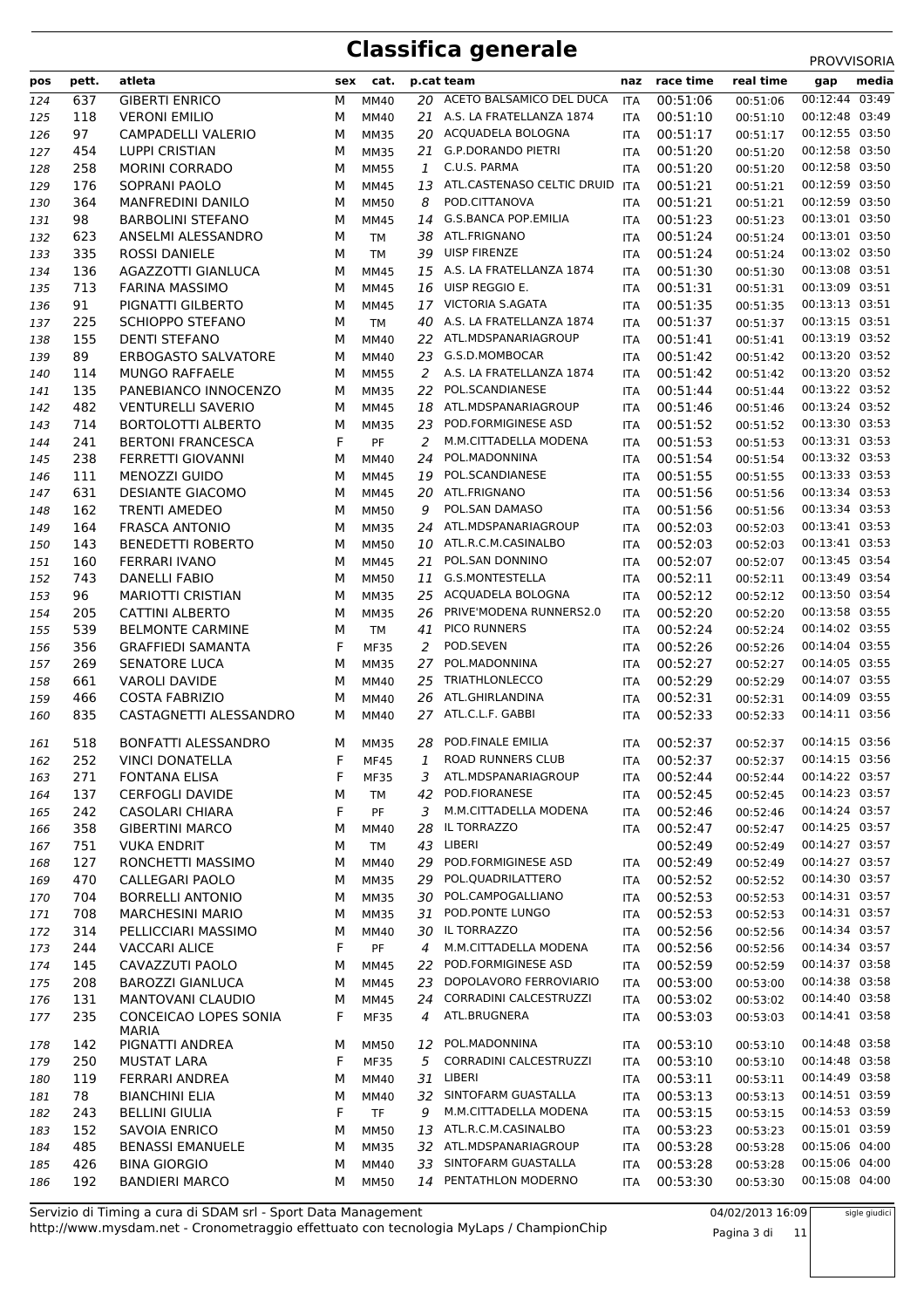| pos        | pett.      | atleta                                             | sex    | cat.                       |          | p.cat team                                                    | naz                      | race time            | real time            | gap                              | media |
|------------|------------|----------------------------------------------------|--------|----------------------------|----------|---------------------------------------------------------------|--------------------------|----------------------|----------------------|----------------------------------|-------|
| 187        | 191        | <b>NEGRO GIANCARLO</b>                             | М      | <b>MM45</b>                |          | 25 POL.SAN DAMASO                                             | ITA                      | 00:53:31             | 00:53:31             | 00:15:09 04:00                   |       |
| 188        | 638        | <b>MARCOLINI MANUELA</b>                           | F      | <b>TF</b>                  | 10       | ACETO BALSAMICO DEL DUCA                                      | <b>ITA</b>               | 00:53:34             | 00:53:34             | 00:15:12 04:00                   |       |
| 189        | 640        | <b>DEBBI ADRIANO</b>                               | М      | <b>MM50</b>                | 15       | ACETO BALSAMICO DEL DUCA                                      | <b>ITA</b>               | 00:53:35             | 00:53:35             | 00:15:12 04:00                   |       |
| 190        | 764        | <b>ELLI ROBERTO</b>                                | М      | <b>MM55</b>                | 3        | BANCO S.GEMINIANO E S.                                        | <b>ITA</b>               | 00:53:37             | 00:53:37             | 00:15:15 04:00                   |       |
| 191        | 585        | DEL CARLO SONIA                                    | F      | <b>MF35</b>                | 6        | ATL.85 FAENZA                                                 | ITA                      | 00:53:44             | 00:53:44             | 00:15:21 04:01                   |       |
| 192        | 545        | CAVAZZA DANIELE                                    | M      | <b>MM35</b>                | 33       | PICO RUNNERS                                                  | <b>ITA</b>               | 00:53:48             | 00:53:48             | 00:15:26 04:01                   |       |
| 193        | 712        | PRATIZZOLI ALBERTO                                 | M      | <b>MM35</b>                | 34       | SOC.SPORTIVA LA PATRIA 1879                                   | <b>ITA</b>               | 00:53:50             | 00:53:50             | 00:15:28 04:01                   |       |
| 194        | 212        | AMA' ALBERTO                                       | M      | <b>MM35</b>                | 35       | PODISTI ADRIA                                                 | <b>ITA</b>               | 00:53:52             | 00:53:52             | 00:15:30 04:02                   |       |
| 195        | 492<br>673 | DI CUNTO FRANCESCO                                 | М      | <b>MM35</b><br><b>MM45</b> | 36       | ATL.MDSPANARIAGROUP<br>POD.CORREGGIO                          | <b>ITA</b>               | 00:53:54             | 00:53:54             | 00:15:32 04:02<br>00:15:36 04:02 |       |
| 196<br>197 | 193        | GALIOTTO PAOLO<br>COVEZZI LUCA                     | M<br>M | MM40                       | 26<br>34 | POL.MADONNINA                                                 | <b>ITA</b><br><b>ITA</b> | 00:53:58<br>00:53:59 | 00:53:58<br>00:53:59 | 00:15:37 04:02                   |       |
|            | 825        | DE MARCHI GIOVANNI                                 | M      | <b>MM45</b>                |          | 27 IL TORRAZZO                                                | <b>ITA</b>               | 00:54:00             | 00:54:00             | 00:15:37 04:02                   |       |
| 198<br>199 | 839        | FRANZOSO PAOLO                                     | M      | <b>MM35</b>                | 37       | PODISTI ADRIA                                                 | <b>ITA</b>               | 00:54:07             | 00:54:07             | 00:15:45 04:03                   |       |
| 200        | 614        | <b>GASPARINI ANDREA</b>                            | М      | <b>TM</b>                  | 44       | <b>HAPPY RUNNER CLUB</b>                                      | <b>ITA</b>               | 00:54:08             | 00:54:08             | 00:15:46 04:03                   |       |
| 201        | 175        | RASPONI ANDREA                                     | м      | <b>MM45</b>                | 28       | <b>G.P.LA GUGLIA</b>                                          | <b>ITA</b>               | 00:54:10             | 00:54:10             | 00:15:48 04:03                   |       |
| 202        | 311        | <b>BARANI DOMENICO</b>                             | M      | MM40                       | 35       | POL.OLIMPIA VIGNOLA                                           | <b>ITA</b>               | 00:54:17             | 00:54:17             | 00:15:55 04:03                   |       |
| 203        | 158        | <b>BONACINI FILIPPO</b>                            | M      | <b>MM40</b>                |          | 36 A.S. LA FRATELLANZA 1874                                   | <b>ITA</b>               | 00:54:21             | 00:54:21             | 00:15:59 04:04                   |       |
| 204        | 239        | <b>GIACOBAZZI FRANCESCA</b>                        | F      | PF                         | 5        | M.M.CITTADELLA MODENA                                         | <b>ITA</b>               | 00:54:23             | 00:54:23             | 00:16:01 04:04                   |       |
| 205        | 464        | <b>CONSERVA MARIO</b>                              | М      | <b>MM50</b>                | 16       | ATL.GHIRLANDINA                                               | <b>ITA</b>               | 00:54:23             | 00:54:23             | 00:16:01 04:04                   |       |
| 206        | 765        | <b>GARBO RICCARDO</b>                              | M      | <b>MM50</b>                | 17       | <b>SALCUS ROVIGO</b>                                          | <b>ITA</b>               | 00:54:25             | 00:54:25             | 00:16:03 04:04                   |       |
| 207        | 349        | <b>ZAPPELLI MARIO</b>                              | M      | <b>MM50</b>                | 18       | G.S.D.MOMBOCAR                                                | <b>ITA</b>               | 00:54:27             | 00:54:27             | 00:16:05 04:04                   |       |
| 208        | 684        | GAZZOTTI ALESSANDRO                                | M      | <b>MM35</b>                | 38       | POL.NONANTOLA                                                 | <b>ITA</b>               | 00:54:29             | 00:54:29             | 00:16:07 04:04                   |       |
| 209        | 310        | COGOTTI GIOVANNI                                   | M      | <b>MM55</b>                | 4        | POL.OLIMPIA VIGNOLA                                           | <b>ITA</b>               | 00:54:33             | 00:54:33             | 00:16:11 04:05                   |       |
| 210        | 270        | <b>REBUZZI MANUELA</b>                             | F      | <b>TF</b>                  | 11       | SINTOFARM GUASTALLA                                           | <b>ITA</b>               | 00:54:33             | 00:54:33             | 00:16:11 04:05                   |       |
| 211        | 788        | POMPINI CORRADO                                    | М      | <b>MM50</b>                | 19       | POL.SAN DONNINO                                               | <b>ITA</b>               | 00:54:35             | 00:54:35             | 00:16:13 04:05                   |       |
| 212        | 305        | <b>BRANDUZZI DARIO</b>                             | M      | <b>MM35</b>                | 39       | PRIVE'MODENA RUNNERS2.0                                       | <b>ITA</b>               | 00:54:37             | 00:54:37             | 00:16:15 04:05                   |       |
| 213        | 833        | <b>SAMAIN OLIVIER</b>                              | М      | <b>MM45</b>                | 29       | C.S.I.MODENA                                                  | <b>ITA</b>               | 00:54:45             | 00:54:45             | 00:16:23 04:06                   |       |
| 214        | 679<br>433 | CHIATTO DOMENICO                                   | M      | <b>MM50</b>                | 20<br>5  | DOPOLAVORO FERROVIARIO<br>MODENA ATLETICA                     | <b>ITA</b>               | 00:54:49<br>00:54:50 | 00:54:49             | 00:16:27 04:06<br>00:16:28 04:06 |       |
| 215<br>216 | 745        | <b>MOSCHINI MATTEO</b><br><b>GADALETA GIOVANNI</b> | M<br>M | JМ<br><b>MM40</b>          | 37       | POL.NOVATE                                                    | <b>ITA</b><br><b>ITA</b> | 00:54:54             | 00:54:50<br>00:54:54 | 00:16:32 04:06                   |       |
| 217        | 819        | DELL'AERA GIUSEPPE                                 | М      | <b>TM</b>                  | 45       | <b>BIO AMBRA NEW AGE</b>                                      | <b>ITA</b>               | 00:54:56             | 00:54:56             | 00:16:34 04:06                   |       |
| 218        | 198        | RICCI DINO                                         | м      | MM60                       | 1        | POD.FORMIGINESE ASD                                           | <b>ITA</b>               | 00:55:00             | 00:55:00             | 00:16:38 04:07                   |       |
| 219        | 742        | DANELLI MANLIO                                     | М      | <b>MM45</b>                | 30       | G.S.MONTESTELLA                                               | <b>ITA</b>               | 00:55:04             | 00:55:04             | 00:16:42 04:07                   |       |
| 220        | 774        | RIPARULO PAOLO                                     | М      | <b>MM45</b>                | 31       | <b>G.P.LA GUGLIA</b>                                          | <b>ITA</b>               | 00:55:07             | 00:55:07             | 00:16:45 04:07                   |       |
| 221        | 319        | LUPPI DANIELE                                      | M      | MM40                       | 38       | IL TORRAZZO                                                   | <b>ITA</b>               | 00:55:08             | 00:55:08             | 00:16:46 04:07                   |       |
| 222        | 190        | <b>BERTESI ELIA</b>                                | М      | <b>TM</b>                  | 46       | POL.SALICETA S.GIULIANO                                       | <b>ITA</b>               | 00:55:12             | 00:55:12             | 00:16:50 04:08                   |       |
| 223        | 527        | PICCININI LUCA                                     | М      | <b>TM</b>                  | 47       | <b>UISP FERRARA</b>                                           | <b>ITA</b>               | 00:55:13             | 00:55:13             | 00:16:51 04:08                   |       |
| 224        | 695        | PELLIZZARDI MASSIMO                                | м      | <b>MM55</b>                | 5        | J.T.PATERLINI                                                 | <b>ITA</b>               | 00:55:16             | 00:55:16             | 00:16:54 04:08                   |       |
| 225        | 194        | <b>BELLUCCI LAURO</b>                              | M      | <b>MM45</b>                | 32       | POL.MADONNINA                                                 | <b>ITA</b>               | 00:55:18             | 00:55:18             | 00:16:56 04:08                   |       |
| 226        | 167        | DONDI ROBERTO                                      | М      | <b>MM50</b>                | 21       | POL.SAN DONNINO                                               | <b>ITA</b>               | 00:55:18             | 00:55:18             | 00:16:56 04:08                   |       |
| 227        | 473        | PIZZATO GIOVANNA                                   | F      | <b>MF35</b>                | 7        | <b>ESSETRE RUNNING MESTRE</b>                                 | <b>ITA</b>               | 00:55:24             | 00:55:24             | 00:17:02 04:08                   |       |
| 228        | 624        | ROMANI STEFANO                                     | М      | <b>MM35</b>                | 40       | ATL.FRIGNANO                                                  | <b>ITA</b>               | 00:55:25             | 00:55:25             | 00:17:03 04:09                   |       |
| 229        | 760        | <b>GIGLIOLI PIER MASSIMO</b>                       | М      | <b>MM45</b>                | 33       | BANCO S.GEMINIANO E S.                                        | ITA                      | 00:55:30             | 00:55:30             | 00:17:08 04:09                   |       |
| 230        | 523        | <b>GIARDINI LUCA</b>                               | М      | <b>MM50</b>                | 22       | POL.ZOLA<br>POD.CITTANOVA                                     | ITA                      | 00:55:31             | 00:55:31             | 00:17:09 04:09<br>00:17:11 04:09 |       |
| 231<br>232 | 380<br>802 | PIACENTINI GIUSEPPE<br><b>REGGIANI MICHELE</b>     | М<br>М | <b>MM45</b><br><b>MM60</b> | 34<br>2  | TRC TRAVERSETOLO                                              | <b>ITA</b><br>ITA        | 00:55:33<br>00:55:34 | 00:55:33<br>00:55:34 | 00:17:12 04:09                   |       |
| 233        | 452        | SALETTI GABRIELE                                   | М      | <b>MM45</b>                |          | 35 A.S. LA FRATELLANZA 1874                                   | ITA                      | 00:55:36             | 00:55:36             | 00:17:14 04:09                   |       |
| 234        | 604        | <b>FERRARI FILIPPO</b>                             | М      | <b>MM45</b>                | 36       | POD.CITTANOVA                                                 | ITA                      | 00:55:45             | 00:55:45             | 00:17:23 04:10                   |       |
| 235        | 199        | BERTUZZI RICCARDO                                  | М      | <b>MM45</b>                |          | 37 ATL.SELVA DI BOVOLONE                                      | ITA                      | 00:55:45             | 00:55:45             | 00:17:23 04:10                   |       |
| 236        | 610        | PEDRETTI ANDREA                                    | м      | MM40                       | 39       | <b>G.S.PODISTI MIRANDOLESI</b>                                | ITA                      | 00:55:48             | 00:55:48             | 00:17:26 04:10                   |       |
| 237        | 502        | <b>BRENICCI CARLO</b>                              | М      | <b>MM50</b>                |          | 23 ATL.MDSPANARIAGROUP                                        | <b>ITA</b>               | 00:55:50             | 00:55:50             | 00:17:27 04:10                   |       |
| 238        | 653        | MARASCHI GIULIANA                                  | F      | <b>MF50</b>                | 1        | POL.SCANDIANESE                                               | ITA                      | 00:55:52             | 00:55:52             | 00:17:30 04:11                   |       |
| 239        | 378        | <b>TEGGI CLAUDIO</b>                               | M      | MM45                       | 38       | POD.CITTANOVA                                                 | ITA                      | 00:55:54             | 00:55:54             | 00:17:32 04:11                   |       |
| 240        | 536        | <b>GOZZI ALEX</b>                                  | M      | MM40                       | 40       | POL.MADONNINA                                                 | ITA                      | 00:55:57             | 00:55:57             | 00:17:35 04:11                   |       |
| 241        | 601        | <b>GOZZI ALESSANDRO</b>                            | М      | MM35                       | 41       | POD.CITTANOVA                                                 | ITA                      | 00:55:58             | 00:55:58             | 00:17:36 04:11                   |       |
| 242        | 555        | SILINGARDI ROBERTO                                 | М      | MM40                       | 41       | POL.MADONNINA                                                 | ITA                      | 00:56:00             | 00:56:00             | 00:17:38 04:11                   |       |
| 243        | 748        | <b>CARRA GIUSEPPE</b>                              | М      | MM40                       | 42       | POL.MADONNINA                                                 | <b>ITA</b>               | 00:56:03             | 00:56:03             | 00:17:41 04:11                   |       |
| 244        | 425        | <b>BENATTI BRUNO</b>                               | М      | <b>MM50</b>                | 24       | SINTOFARM GUASTALLA                                           | <b>ITA</b>               | 00:56:05             | 00:56:05             | 00:17:43 04:12                   |       |
| 245        | 494        | <b>GARGIULO GEREMIA</b>                            | М      | MM40                       | 43       | ATL.MDSPANARIAGROUP                                           | ITA                      | 00:56:08             | 00:56:08             | 00:17:46 04:12                   |       |
| 246        | 247        | <b>BASSI FABIO</b>                                 | м      | TM                         | 48       | PENTATHLON MODERNO                                            | <b>ITA</b>               | 00:56:09             | 00:56:09             | 00:17:46 04:12                   |       |
| 247        | 511        | <b>ZIRONI FAUSTO</b>                               | М      | <b>MM50</b>                |          | 25 A.S. LA FRATELLANZA 1874                                   | ITA                      | 00:56:09             | 00:56:09             | 00:17:47 04:12<br>00:17:47 04:12 |       |
| 248<br>249 | 625<br>830 | <b>TUSINI FEDERICO</b><br>REALE PASQUALE           | М<br>М | MM45<br><b>MM35</b>        | 42       | 39 A.S. LA FRATELLANZA 1874<br>POD.SPORTINSIEME FORMIGINE ITA | ITA                      | 00:56:09<br>00:56:11 | 00:56:09<br>00:56:11 | 00:17:49 04:12                   |       |
| 250        | 487        | <b>CAMPANI CLAUDIO</b>                             | М      | <b>MM50</b>                |          | 26 ATL.MDSPANARIAGROUP                                        | <b>ITA</b>               | 00:56:11             | 00:56:11             | 00:17:49 04:12                   |       |
|            |            |                                                    |        |                            |          |                                                               |                          |                      |                      |                                  |       |

Pagina 4 di 11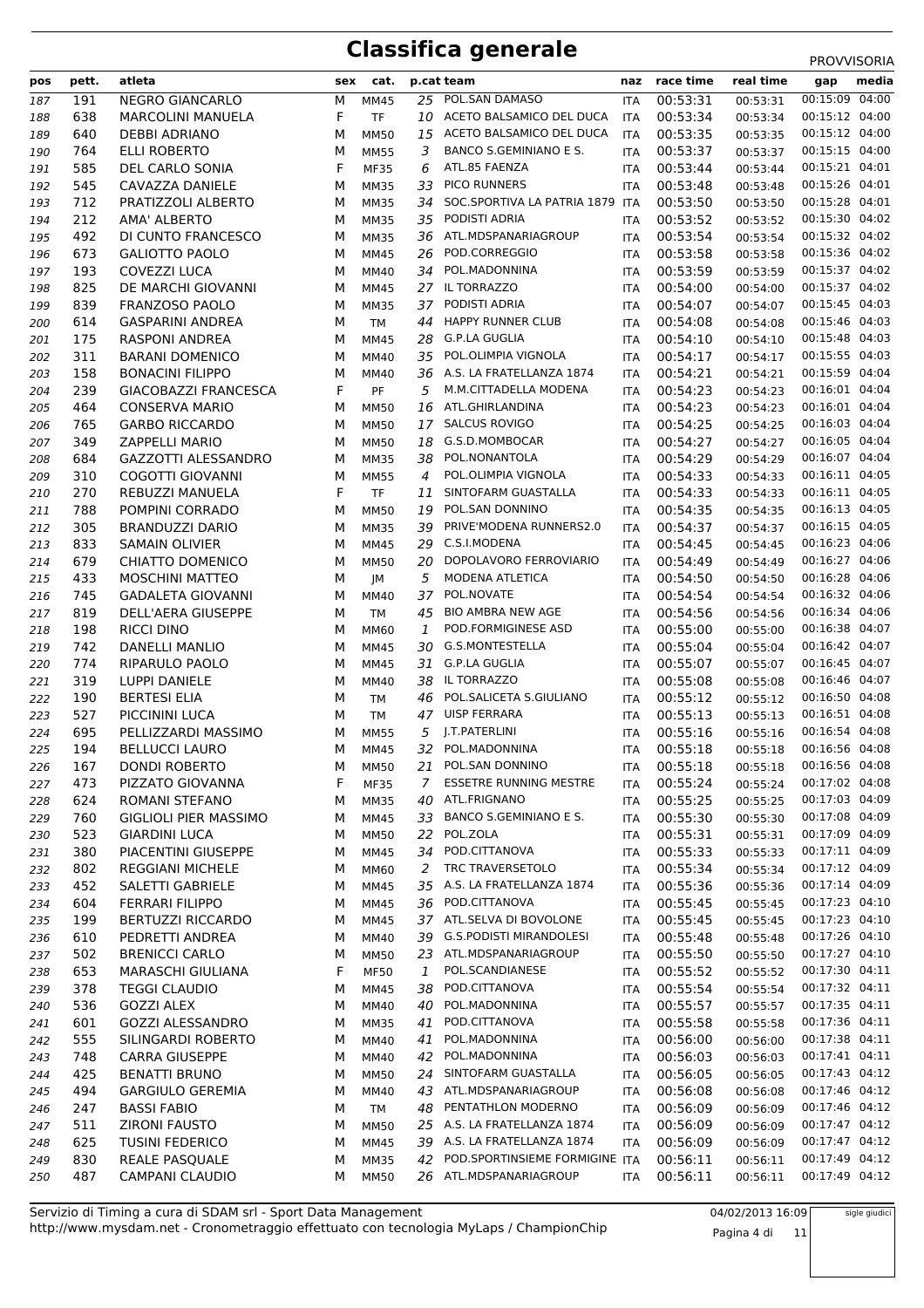| pos        | pett.      | atleta                                    | sex    | cat.                       |          | p.cat team                       | naz                      | race time            | real time            | media<br>gap                     |  |
|------------|------------|-------------------------------------------|--------|----------------------------|----------|----------------------------------|--------------------------|----------------------|----------------------|----------------------------------|--|
| 251        | 729        | <b>MANINI ROBERTO</b>                     | М      | <b>MM50</b>                | 27       | POD.BIASOLA                      | <b>ITA</b>               | 00:56:15             | 00:56:15             | 00:17:53 04:12                   |  |
| 252        | 641        | <b>BERTUCCI LUIGI</b>                     | М      | <b>MM45</b>                | 40       | ACETO BALSAMICO DEL DUCA         | <b>ITA</b>               | 00:56:16             | 00:56:16             | 00:17:54 04:12                   |  |
| 253        | 687        | <b>VANDELLI GIUSEPPE</b>                  | м      | MM45                       | 41       | POL.SCANDIANO                    | ITA                      | 00:56:19             | 00:56:19             | 00:17:57 04:13                   |  |
| 254        | 651        | <b>FOGGIANI CRISTIAN</b>                  | М      | MM45                       | 42       | ATL.CIBENO                       | ITA                      | 00:56:22             | 00:56:22             | 00:18:00 04:13                   |  |
| 255        | 813        | PASSARINI MAURIZIO                        | М      | MM45                       | 43       | ATL.LUPATOTINA                   | <b>ITA</b>               | 00:56:22             | 00:56:22             | 00:18:00 04:13                   |  |
| 256        | 553        | ZACCARELLI EUGENIO                        | М      | <b>TM</b>                  | 49       | <b>PICO RUNNERS</b>              | <b>ITA</b>               | 00:56:25             | 00:56:25             | 00:18:03 04:13                   |  |
| 257        | 446        | <b>CORSINI FABRIZIO</b>                   | М      | <b>MM35</b>                | 43       | QUELLI DI NOVI ANESER            | ITA                      | 00:56:28             | 00:56:28             | 00:18:06 04:13                   |  |
| 258        | 491        | POPPI ROBERTO                             | М      | <b>MM45</b>                | 44       | ATL.MDSPANARIAGROUP              | ITA                      | 00:56:29             | 00:56:29             | 00:18:07 04:13                   |  |
| 259        | 388        | <b>FAGGIOLI LORENZO</b>                   | М      | <b>MM40</b>                | 44       | POD.MODENESE                     | ITA                      | 00:56:32             | 00:56:32             | 00:18:10 04:14                   |  |
| 260        | 785        | <b>CARAFOLI ENRICO</b>                    | М      | MM45                       | 45       | POL.SAN DONNINO                  | ITA                      | 00:56:33             | 00:56:33             | 00:18:11 04:14                   |  |
| 261        | 554        | <b>VERATI MARCO</b>                       | М      | MM45                       | 46       | POL.MADONNINA                    | <b>ITA</b>               | 00:56:34             | 00:56:34             | 00:18:12 04:14                   |  |
| 262        | 794        | <b>BALLESTRI GIULIA</b>                   | F      | <b>TF</b>                  | 12       | CITTADELLA                       | ITA                      | 00:56:35             | 00:56:35             | 00:18:13 04:14                   |  |
| 263        | 659        | <b>ROSSI MAURO</b>                        | М      | <b>MM50</b>                | 28       | <b>CRAL AMPS PARMA</b>           | ITA                      | 00:56:35             | 00:56:35             | 00:18:13 04:14                   |  |
| 264        | 613        | FERRARI GIOVANNI                          | М      | <b>MM45</b>                | 47       | POL.MADONNINA                    | <b>ITA</b>               | 00:56:37             | 00:56:37             | 00:18:15 04:14                   |  |
| 265        | 521        | <b>BADIALI GIANLUCA</b>                   | м      | <b>MM40</b>                | 45       | <b>ATLETICA CIBENO</b>           | ITA                      | 00:56:39             | 00:56:39             | 00:18:17 04:14                   |  |
| 266        | 149        | <b>BUSSI PAOLO</b>                        | М      | MM40                       | 46       | ATL.MDSPANARIAGROUP              | ITA                      | 00:56:40             | 00:56:40             | 00:18:17 04:14                   |  |
| 267        | 297        | CAVINA ANDREA                             | М      | <b>MM35</b>                | 44       | ATL. IMOLA SACMI AVIS            | <b>ITA</b>               | 00:56:40             | 00:56:40             | 00:18:18 04:14                   |  |
| 268        | 206        | <b>LUPPI VALERIO</b>                      | М      | MM45                       | 48       | SOC.SPORTIVA LA PATRIA 1879      | ITA                      | 00:56:41             | 00:56:41             | 00:18:19 04:14                   |  |
| 269        | 628        | <b>ADAMI P.GUIDO</b>                      | М      | MM45                       | 49       | ATL.FRIGNANO<br>POL.MADONNINA    | ITA                      | 00:56:42             | 00:56:42             | 00:18:19 04:14                   |  |
| 270        | 557        | PALTRINIERI LUCA<br><b>VECCHI ANDREA</b>  | М      | <b>TM</b>                  | 50       | <b>BICYCLE ADVENTURE TEAM</b>    | <b>ITA</b>               | 00:56:43             | 00:56:43             | 00:18:21 04:14<br>00:18:22 04:14 |  |
| 271        | 351<br>533 | <b>FABBRI MIRCO</b>                       | М      | <b>MM45</b>                | 50<br>45 | POL.MADONNINA                    | <b>ITA</b>               | 00:56:44<br>00:56:47 | 00:56:44             | 00:18:25 04:15                   |  |
| 272        | 166        | <b>SPADONI IONES</b>                      | М<br>М | <b>MM35</b>                | 51       | POL.SAN DONNINO                  | ITA                      | 00:56:52             | 00:56:47             | 00:18:30 04:15                   |  |
| 273<br>274 | 615        | <b>BERTOLANI MASSIMO</b>                  | М      | <b>MM45</b>                | 29       | IL TORRAZZO                      | <b>ITA</b>               | 00:56:52             | 00:56:52             | 00:18:30 04:15                   |  |
| 275        | 689        | <b>ABBATI ANDREA</b>                      | М      | <b>MM50</b><br><b>MM35</b> | 46       | POL.SAN DAMASO                   | ITA<br>ITA               | 00:56:58             | 00:56:52<br>00:56:58 | 00:18:36 04:15                   |  |
| 276        | 537        | <b>TESINI LORENZO</b>                     | М      | <b>MM50</b>                | 30       | POL.MADONNINA                    | <b>ITA</b>               | 00:57:04             | 00:57:04             | 00:18:42 04:16                   |  |
| 277        | 513        | <b>GENTILE FABRIZIO</b>                   | М      | <b>MM40</b>                |          | 47 A.S. LA FRATELLANZA 1874      | <b>ITA</b>               | 00:57:05             | 00:57:05             | 00:18:43 04:16                   |  |
| 278        | 267        | PIGONI CARMEN                             | F      | <b>MF50</b>                | 2        | ATL.MDSPANARIAGROUP              | ITA                      | 00:57:06             | 00:57:06             | 00:18:44 04:16                   |  |
| 279        | 528        | <b>QUADRIO PIERLUIGI</b>                  | М      | MM65                       | 1        | <b>ROAD RUNNERS CLUB</b>         | <b>ITA</b>               | 00:57:08             | 00:57:08             | 00:18:46 04:16                   |  |
| 280        | 780        | PENSARA CLAUDIO                           | М      | MM40                       | 48       | <b>G.P.LA GUGLIA</b>             | ITA                      | 00:57:18             | 00:57:18             | 00:18:56 04:17                   |  |
| 281        | 117        | <b>BREBBIA VITTORIO</b>                   | М      | MM40                       | 49       | POL.MADONNINA                    | ITA                      | 00:57:23             | 00:57:23             | 00:19:01 04:17                   |  |
| 282        | 807        | LUPPI CLAUDIO                             | М      | <b>MM55</b>                | 6        | POL.MADONNINA                    | <b>ITA</b>               | 00:57:23             | 00:57:23             | 00:19:01 04:17                   |  |
| 283        | 665        | <b>TROVATI FRANCO</b>                     | М      | <b>MM50</b>                | 31       | POL.CORASSORI                    | ITA                      | 00:57:25             | 00:57:25             | 00:19:03 04:18                   |  |
| 284        | 534        | <b>SOLMI STEFANO</b>                      | М      | <b>MM55</b>                | 7        | POL.MADONNINA                    | ITA                      | 00:57:26             | 00:57:26             | 00:19:04 04:18                   |  |
| 285        | 757        | <b>ZIRONI CARLO ALBERTO</b>               | М      | <b>MM50</b>                | 32       | BANCO S.GEMINIANO E S.           | <b>ITA</b>               | 00:57:27             | 00:57:27             | 00:19:05 04:18                   |  |
| 286        | 418        | <b>VERZONI MARCELLO</b>                   | м      | <b>MM35</b>                | 47       | NEWHOLLAND                       | ITA                      | 00:57:28             | 00:57:28             | 00:19:05 04:18                   |  |
| 287        | 795        | GAZZOTTI ALESSIO                          | М      | <b>MM35</b>                | 48       | PENTATHLON MODERNO               | ITA                      | 00:57:29             | 00:57:29             | 00:19:07 04:18                   |  |
| 288        | 692        | <b>TARONI GIORDANO</b>                    | М      | <b>MM45</b>                | 52       | <b>HAPPI RUNNER CLUB</b>         | <b>ITA</b>               | 00:57:33             | 00:57:33             | 00:19:11 04:18                   |  |
| 289        | 731        | <b>ESPOSITO ANTONIO</b>                   | м      | <b>MM50</b>                | 33       | POD.BIASOLA                      | <b>ITA</b>               | 00:57:33             | 00:57:33             | 00:19:11 04:18                   |  |
| 290        | 575        | RUFFILLI GIORGIA                          | F      | <b>MF35</b>                | 8        | POL.MADONNINA                    | ITA                      | 00:57:35             | 00:57:35             | 00:19:13 04:18                   |  |
| 291        | 547        | <b>GRECO PAOLO</b>                        | М      | <b>MM45</b>                | 53       | PICO RUNNERS                     | <b>ITA</b>               | 00:57:38             | 00:57:38             | 00:19:16 04:18                   |  |
| 292        | 408        | <b>REALE ROCCO</b>                        | М      | <b>TM</b>                  | 51       | <b>INTERFORZE MODENA</b>         | ITA                      | 00:57:40             | 00:57:40             | 00:19:18 04:19                   |  |
| 293        | 403        | <b>BOLDINI FRANCO</b>                     | М      | <b>MM35</b>                | 49       | <b>INTERFORZE MODENA</b>         | <b>ITA</b>               | 00:57:40             | 00:57:40             | 00:19:18 04:19                   |  |
| 294        | 401        | <b>CANFORA MARCO</b>                      | М      | <b>TM</b>                  | 52       | INTERFORZE MODENA                | <b>ITA</b>               | 00:57:40             | 00:57:40             | 00:19:18 04:19                   |  |
| 295        | 810        | D'ANNA SALVATORE                          | М      | <b>MM55</b>                | 8        | G.P.BISMANTOVA                   | <b>ITA</b>               | 00:57:40             | 00:57:40             | 00:19:18 04:19                   |  |
| 296        | 458        | CHILETTI EGIDIO                           | М      | MM35                       | 50       | POD.VALNIZZOLA                   | <b>ITA</b>               | 00:57:41             | 00:57:41             | 00:19:19 04:19                   |  |
| 297        | 832        | DE LUCA FRANCESCO                         | М      | <b>MM55</b>                | 9        | POD.SPORTINSIEME FORMIGINE ITA   |                          | 00:57:42             | 00:57:42             | 00:19:20 04:19                   |  |
| 298        | 693        | <b>CASTENARO GIUSEPPE</b>                 | М      | MM45                       | 54       | G.S.SPEZZANO-CASTELVETRO         | <b>ITA</b>               | 00:57:44             | 00:57:44             | 00:19:22 04:19                   |  |
| 299        | 699        | <b>BRILLO ANTONIO</b>                     | М      | <b>MM50</b>                | 34       | ROAD RUNNERS CLUB                | ITA                      | 00:57:46             | 00:57:46             | 00:19:24 04:19                   |  |
| 300        | 525        | SIRIANNI FERNANDO                         | М      | TM                         | 53       | UNIONE MARCIATORI VERONESI ITA   |                          | 00:57:50             | 00:57:50             | 00:19:28 04:19                   |  |
| 301        | 240        | <b>BERTONI LAURA</b>                      | F      | PF                         | 6        | M.M.CITTADELLA MODENA            | <b>ITA</b>               | 00:57:54             | 00:57:54             | 00:19:32 04:20                   |  |
| 302        | 574        | <b>MARICI GIUSEPPE</b>                    | М      | TM                         | 54       | POL.MADONNINA                    | ITA                      | 00:57:55             | 00:57:55             | 00:19:33 04:20                   |  |
| 303        | 372        | MELOTTI ALESSIO                           | М      | MM40                       | 50       | POD.CITTANOVA<br>PARCO DEI CEDRI | ITA                      | 00:57:57             | 00:57:57             | 00:19:35 04:20<br>00:19:36 04:20 |  |
| 304        | 459<br>538 | <b>MANFRINI ANTONIO</b>                   | М      | MM40                       | 51<br>52 | POL.MADONNINA                    | ITA                      | 00:57:58<br>00:57:59 | 00:57:58             | 00:19:37 04:20                   |  |
| 305        | 750        | CARRUBBA CLAUDIO<br><b>ASCARI LORENZO</b> | М<br>М | MM40<br><b>MM40</b>        | 53       | <b>MARATONETI MIRANDOLESI</b>    | ITA                      | 00:58:01             | 00:57:59             | 00:19:39 04:20                   |  |
| 306<br>307 | 683        | PETRUCCI SIMONE                           | М      | TM                         | 55       | POL.NONANTOLA                    | <b>ITA</b><br><b>ITA</b> | 00:58:04             | 00:58:01<br>00:58:04 | 00:19:41 04:20                   |  |
|            | 717        | MERCURIO VITTORIO                         | м      |                            | 56       | PENTATHLON MODERNO               |                          | 00:58:11             |                      | 00:19:48 04:21                   |  |
| 308<br>309 | 407        | CARCIOLA ALESSANDRO                       | м      | TM<br><b>TM</b>            | 57       | INTERFORZE MODENA                | ITA<br>ITA               | 00:58:12             | 00:58:11<br>00:58:12 | 00:19:50 04:21                   |  |
| 310        | 506        | PIETRI MASSIMO                            | М      | <b>MM40</b>                | 54       | ATL.MDSPANARIAGROUP              | ITA                      | 00:58:14             | 00:58:14             | 00:19:52 04:21                   |  |
| 311        | 710        | RUPI RODOLFO                              | М      | <b>MM50</b>                | 35       | SOC.SPORTIVA LA PATRIA 1879      | ITA                      | 00:58:16             | 00:58:16             | 00:19:54 04:21                   |  |
| 312        | 483        | <b>BONFRESCHI PAOLA</b>                   | F      | <b>MF45</b>                | 2        | ATL.MDSPANARIAGROUP              | ITA                      | 00:58:18             | 00:58:18             | 00:19:56 04:21                   |  |
| 313        | 532        | <b>CERBAI ANTONIO</b>                     | М      | MM35                       |          | 51 LIBERI                        | ITA                      | 00:58:18             | 00:58:18             | 00:19:56 04:21                   |  |
| 314        | 445        | <b>FERRARI MASSIMO</b>                    | М      | <b>MM50</b>                |          | 36 QUELLI DI NOVI ANESER         | ITA                      | 00:58:18             | 00:58:18             | 00:19:56 04:21                   |  |
|            |            |                                           |        |                            |          |                                  |                          |                      |                      |                                  |  |

http://www.mysdam.net - Cronometraggio effettuato con tecnologia MyLaps / ChampionChip Servizio di Timing a cura di SDAM srl - Sport Data Management 04/02/2013 16:09

Pagina 5 di 11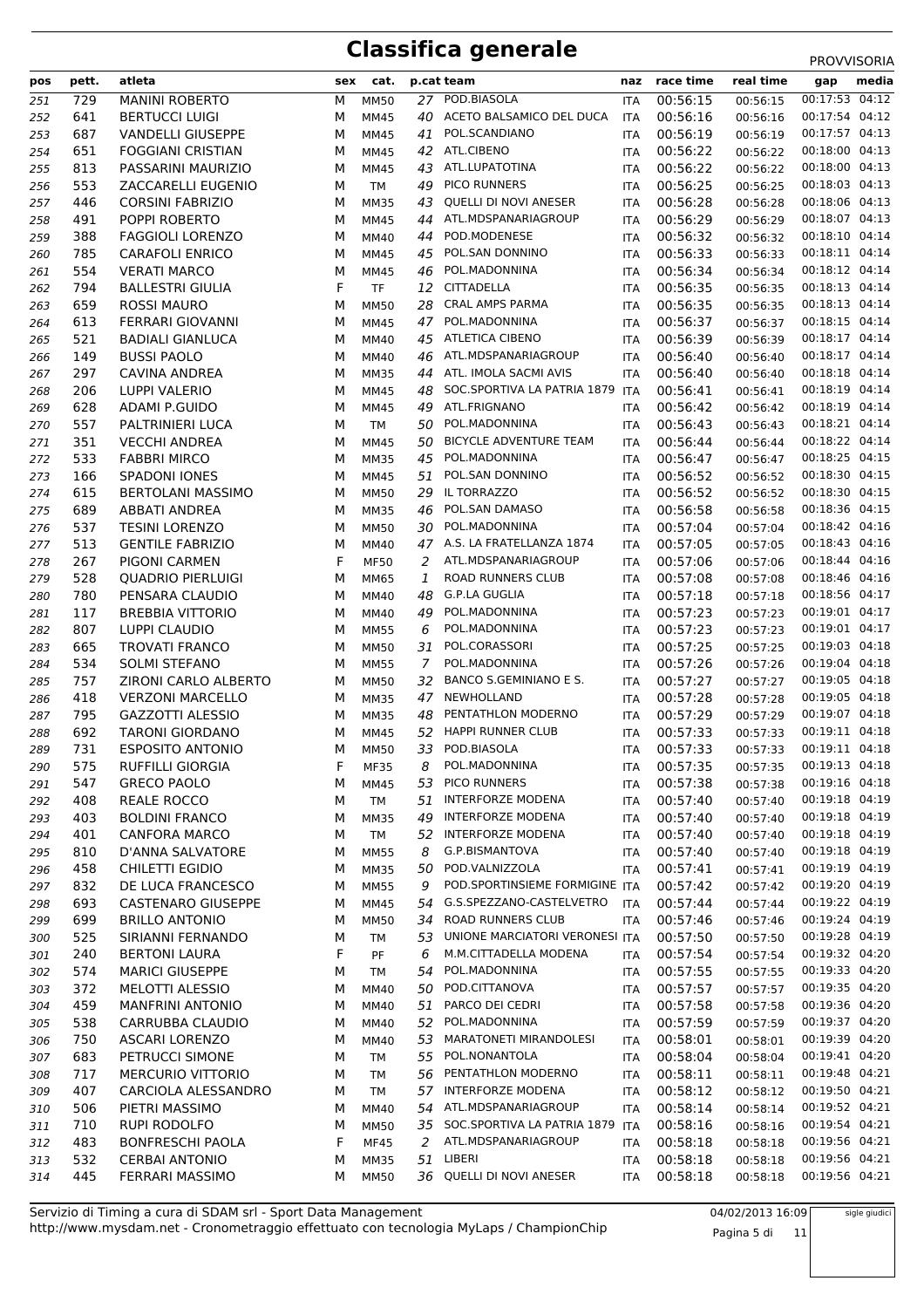| pos | pett. | atleta                             | sex | cat.        |    | p.cat team                  |            | naz race time | real time | gap            | media |
|-----|-------|------------------------------------|-----|-------------|----|-----------------------------|------------|---------------|-----------|----------------|-------|
| 315 | 251   | <b>BARJAK GABRIELA ANA</b>         | F   | <b>MF40</b> | 2  | <b>GSD MOMBOCAR</b>         |            | 00:58:24      | 00:58:24  | 00:20:02 04:22 |       |
| 316 | 654   | <b>BOSCHETTI FEDERICA</b>          | F   | <b>MF35</b> | 9  | POL.SCANDIANESE             | <b>ITA</b> | 00:58:27      | 00:58:27  | 00:20:05 04:22 |       |
| 317 | 728   | ANDREOTTI GIORDANO                 | M   | <b>MM35</b> | 52 | POL.CASTELFRANCO E.         | <b>ITA</b> | 00:58:30      | 00:58:30  | 00:20:08 04:22 |       |
| 318 | 405   | STROZZI ENEA                       | M   | MM40        | 55 | <b>INTERFORZE MODENA</b>    | <b>ITA</b> | 00:58:32      | 00:58:32  | 00:20:10 04:23 |       |
| 319 | 350   | MELE SALVATORE                     | M   | <b>MM45</b> | 55 | ATL.VIADANA                 | <b>ITA</b> | 00:58:33      | 00:58:33  | 00:20:11 04:23 |       |
| 320 | 744   | <b>CIPOLLA LORENZO</b>             | M   | <b>MM45</b> | 56 | <b>KOASS</b>                | <b>ITA</b> | 00:58:34      | 00:58:34  | 00:20:12 04:23 |       |
| 321 | 530   | <b>CODELUPPI ROBERTO</b>           | М   | <b>MM40</b> | 56 | NEWHOLLAND                  | <b>ITA</b> | 00:58:35      | 00:58:35  | 00:20:12 04:23 |       |
| 322 | 501   | <b>AURICCHIO LUCIO</b>             | М   |             |    | ATL.MDSPANARIAGROUP         | <b>ITA</b> | 00:58:36      | 00:58:36  | 00:20:14 04:23 |       |
| 323 | 406   | <b>MANNI MARCELLO</b>              | М   | <b>MM50</b> | 37 | INTERFORZE MODENA           | <b>ITA</b> | 00:58:36      | 00:58:36  | 00:20:14 04:23 |       |
| 324 | 824   | <b>FARRI PAOLO</b>                 | M   | MM40        | 57 | <b>HAPPI RUNNER CLUB</b>    | <b>ITA</b> | 00:58:37      | 00:58:37  | 00:20:14 04:23 |       |
| 325 | 377   | <b>GAETANI GIORGIO</b>             | M   | <b>MM50</b> |    | 38 POD.CITTANOVA            | <b>ITA</b> | 00:58:40      | 00:58:40  | 00:20:18 04:23 |       |
| 326 | 820   | <b>VETTORELLO CLAUDIO</b>          | М   |             |    | <b>G.S.PASTA GRANAROLO</b>  | <b>ITA</b> | 00:58:45      | 00:58:45  | 00:20:23 04:23 |       |
| 327 | 608   | <b>ZAGHI PAOLA</b>                 | F   | MF40        | 3  | G.S.ZELOFORAMAGNO           | <b>ITA</b> | 00:58:45      | 00:58:45  | 00:20:23 04:24 |       |
| 328 | 732   | <b>SOLMI RENATA</b>                | F   | <b>MF55</b> | 1  | M.M.CITTADELLA MODENA       | <b>ITA</b> | 00:58:47      | 00:58:47  | 00:20:25 04:24 |       |
| 329 | 800   | <b>BARBIERI GIANCARLO</b>          | M   | <b>MM50</b> | 39 | POD.BASSO VERONESE          | <b>ITA</b> | 00:58:50      | 00:58:50  | 00:20:28 04:24 |       |
| 330 | 681   | <b>BARALDI FABRIZIO</b>            | M   | MM40        | 58 | POL.NONANTOLA               | ITA        | 00:58:50      | 00:58:50  | 00:20:28 04:24 |       |
| 331 | 336   | SPADONI ALESSANDRO                 | M   | MM40        | 59 | <b>UISP FIRENZE</b>         | <b>ITA</b> | 00:58:56      | 00:58:56  | 00:20:34 04:24 |       |
| 332 | 600   | <b>CINQUE FABIO</b>                | M   | <b>TM</b>   | 58 | POD.CITTANOVA               | <b>ITA</b> | 00:58:59      | 00:58:59  | 00:20:36 04:25 |       |
| 333 | 767   | <b>FIORINI MARCO</b>               | M   | <b>MM45</b> | 57 | POD.CITTANOVA               | <b>ITA</b> | 00:59:04      | 00:59:04  | 00:20:42 04:25 |       |
| 334 | 390   | <b>DEBBI ALESSANDRO</b>            | М   | <b>MM35</b> | 53 | MODENA ATLETICA             | <b>ITA</b> | 00:59:08      | 00:59:08  | 00:20:46 04:25 |       |
| 335 | 200   | <b>SIROTTI LUCA</b>                | M   | <b>TM</b>   | 59 | MODENA ATLETICA             | <b>ITA</b> | 00:59:09      | 00:59:09  | 00:20:47 04:25 |       |
| 336 | 422   | ANCARANI MASSIMO                   | M   | <b>MM50</b> | 40 | LIBERI                      | <b>ITA</b> | 00:59:09      | 00:59:09  | 00:20:47 04:25 |       |
| 337 | 442   | MOSCHETTA ANDREA                   | M   | <b>MM45</b> | 58 | <b>G.S.BANCA POP.EMILIA</b> | <b>ITA</b> | 00:59:11      | 00:59:11  | 00:20:49 04:25 |       |
| 338 | 701   | <b>CONSOLI VINCENZO</b>            | M   | MM60        | 3  | ROAD RUNNERS CLUB           | <b>ITA</b> | 00:59:11      | 00:59:11  | 00:20:49 04:25 |       |
| 339 | 477   | <b>MOSCATTINI VAINER</b>           | M   | MM40        | 60 | POD.FORMIGINESE ASD         | <b>ITA</b> | 00:59:12      | 00:59:12  | 00:20:50 04:26 |       |
| 340 | 669   | <b>GIANOTTI GRETA</b>              | F   | PF          | 7  | ATL.SELF MONTANARI E        | <b>ITA</b> | 00:59:13      | 00:59:13  | 00:20:51 04:26 |       |
| 341 | 772   | <b>DIODATO MERCURIO</b>            | М   | <b>MM55</b> | 10 | G.P.LA GUGLIA               | <b>ITA</b> | 00:59:19      | 00:59:19  | 00:20:57 04:26 |       |
| 342 | 747   | PASCQUALINI MAURIZIO               | M   | <b>MM50</b> | 41 | POL.MADONNINA               | ITA        | 00:59:19      | 00:59:19  | 00:20:57 04:26 |       |
| 343 | 472   | MALVERTI RAFFAELLA                 | F   |             |    | POD.FIORANESE               | <b>ITA</b> | 00:59:19      | 00:59:19  | 00:20:57 04:26 |       |
| 344 | 504   | <b>MASTROLIA ANGELO</b>            | M   | <b>MM45</b> | 59 | ATL.MDSPANARIAGROUP         | <b>ITA</b> | 00:59:24      | 00:59:24  | 00:21:02 04:26 |       |
| 345 | 340   | <b>BALCONATI MASSIMILIANO</b>      | M   | MM40        | 61 | C.S.I.MODENA                | <b>ITA</b> | 00:59:25      | 00:59:25  | 00:21:03 04:27 |       |
| 346 | 685   | ZACCARIA RICCARDO                  | М   | MM40        | 62 | POL.NONANTOLA               | <b>ITA</b> | 00:59:26      | 00:59:26  | 00:21:04 04:27 |       |
| 347 | 667   | <b>MAGURNO CHIARA</b>              | F   | <b>TF</b>   | 13 | ATL.SELF MONTANARI E        | <b>ITA</b> | 00:59:27      | 00:59:27  | 00:21:05 04:27 |       |
| 348 | 595   | <b>GRIMANDI FABRIZIO</b>           | M   | <b>MM45</b> | 60 | POD.PERSICETANA             | <b>ITA</b> | 00:59:27      | 00:59:27  | 00:21:05 04:27 |       |
| 349 | 412   | <b>MATARRESE DAMIANO</b><br>COSIMO | M   | <b>MM55</b> | 11 | <b>INTERFORZE MODENA</b>    | <b>ITA</b> | 00:59:30      | 00:59:30  | 00:21:08 04:27 |       |
| 350 | 816   | PAVOLUCCI GIORGIO                  | М   | <b>MM60</b> | 4  | SIDERMEC                    | <b>ITA</b> | 00:59:31      | 00:59:31  | 00:21:09 04:27 |       |
| 351 | 488   | ROTEGLIA ETTORE                    | M   | MM60        | 5  | ATL.MDSPANARIAGROUP         | <b>ITA</b> | 00:59:33      | 00:59:33  | 00:21:11 04:27 |       |
| 352 | 617   | <b>CUCCHI STEFANO</b>              | M   | <b>MM45</b> | 61 | LIBERI                      | <b>ITA</b> | 00:59:34      | 00:59:34  | 00:21:12 04:27 |       |
| 353 | 599   | <b>MAGGIONI FILIPPO</b>            | М   | <b>TM</b>   | 60 | POD.CITTANOVA               | <b>ITA</b> | 00:59:34      | 00:59:34  | 00:21:12 04:27 |       |
| 354 | 773   | <b>IULLI LEONARDO</b>              | М   | <b>MM45</b> | 62 | <b>G.P.LA GUGLIA</b>        | ITA        | 00:59:35      | 00:59:35  | 00:21:13 04:27 |       |
| 355 | 787   | <b>BERTELLI FILIPPO</b>            | М   | <b>MM40</b> | 63 | POL.SAN DONNINO             | ITA        | 00:59:36      | 00:59:36  | 00:21:13 04:27 |       |
| 356 | 469   | FERRARI ANDREA                     | м   | <b>MM50</b> | 42 | ATL.GHIRLANDINA             | ITA        | 00:59:39      | 00:59:39  | 00:21:17 04:28 |       |
| 357 | 801   | <b>CERRETANI ROSSELLA</b>          | F   | TF          | 14 | ATL.MONTECASSIANO           | <b>ITA</b> | 00:59:41      | 00:59:41  | 00:21:19 04:28 |       |
| 358 | 581   | <b>BARBOLINI LUCA</b>              | м   | <b>MM40</b> | 64 | POL.MADONNINA               | <b>ITA</b> | 00:59:44      | 00:59:44  | 00:21:22 04:28 |       |
| 359 | 451   | <b>MARCATO ANDREA</b>              | М   | <b>MM45</b> | 63 | PICO RUNNERS                | ITA        | 00:59:45      | 00:59:45  | 00:21:23 04:28 |       |
| 360 | 734   | LONGO MARIKA                       | F   | <b>MF35</b> | 10 | M.M.CITTADELLA MODENA       | ITA        | 00:59:45      | 00:59:45  | 00:21:23 04:28 |       |
| 361 | 128   | <b>BOMBONATI FILIPPO</b>           | М   | TM          | 61 | <b>BOMPANI GROUP</b>        | <b>ITA</b> | 00:59:51      | 00:59:51  | 00:21:29 04:28 |       |
| 362 | 652   | <b>LUGLI ALBERTO</b>               | М   | <b>MM45</b> | 64 | POL.SCANDIANESE             | <b>ITA</b> | 00:59:53      | 00:59:53  | 00:21:31 04:29 |       |
| 363 | 573   | <b>FEDELI GIANPAOLO</b>            | М   | <b>MM55</b> | 12 | POL.MADONNINA               | ITA        | 01:00:00      | 01:00:00  | 00:21:38 04:29 |       |
| 364 | 843   | <b>BATTAGLIOLA ENRICO</b>          | М   | <b>MM35</b> | 54 | <b>UISP MODENA</b>          | <b>ITA</b> | 01:00:01      | 01:00:01  | 00:21:39 04:29 |       |
| 365 | 622   | <b>TURCHI RICCARDO</b>             | М   | <b>TM</b>   |    | 62 LIBERI                   | ITA        | 01:00:03      | 01:00:03  | 00:21:41 04:29 |       |
| 366 | 489   | ROGGIANI PIETRO                    | М   | <b>MM35</b> | 55 | ATL.MDSPANARIAGROUP         | ITA        | 01:00:05      | 01:00:05  | 00:21:43 04:29 |       |
| 367 | 323   | <b>MESSORI STEFANO</b>             | м   | <b>MM45</b> | 65 | POD.SASSOLESE               | ITA        | 01:00:09      | 01:00:09  | 00:21:47 04:30 |       |
| 368 | 759   | FILIPPI ALESSANDRO                 | м   | MM40        | 65 | BANCO S.GEMINIANO E S.      | ITA        | 01:00:10      | 01:00:10  | 00:21:48 04:30 |       |
| 369 | 512   | <b>ARTIOLI ALBERTO</b>             | М   | MM40        | 66 | IL TORRAZZO                 | ITA        | 01:00:16      | 01:00:16  | 00:21:54 04:30 |       |
| 370 | 633   | <b>TEGGI ANDREA</b>                | М   | MM40        | 67 | ATL.FRIGNANO                | <b>ITA</b> | 01:00:18      | 01:00:18  | 00:21:56 04:30 |       |
| 371 | 602   | VIGARANI ALESSANDRO                | М   | <b>MM45</b> | 66 | POD.CITTANOVA               | ITA        | 01:00:18      | 01:00:18  | 00:21:56 04:30 |       |
| 372 | 799   | <b>VISENTINI GERMANO</b>           | М   | <b>MM65</b> | 2  | POD.BASSO VERONESE          | ITA        | 01:00:19      | 01:00:19  | 00:21:56 04:31 |       |
| 373 | 565   | <b>ZUCCHI RICCARDO</b>             | М   | <b>MM35</b> | 56 | POL.MADONNINA               | <b>ITA</b> | 01:00:20      | 01:00:20  | 00:21:58 04:31 |       |
| 374 | 423   | <b>BARTOLI DAVIDE</b>              | M   | MM40        | 68 | POL.MADONNINA               | ITA        | 01:00:20      | 01:00:20  | 00:21:58 04:31 |       |
| 375 | 510   | MORICONI ALESSANDRO                | М   | <b>MM45</b> | 67 | POD.SASSOLESE               | <b>ITA</b> | 01:00:25      | 01:00:25  | 00:22:03 04:31 |       |
| 376 | 648   | <b>FIESOLI BRUNO</b>               | М   | <b>MM65</b> | 3  | RUNNERS BARBERINO           | <b>ITA</b> | 01:00:32      | 01:00:32  | 00:22:10 04:32 |       |
| 377 | 650   | <b>TREDICI SERENA</b>              | F   | <b>TF</b>   | 15 | RUNNERS BARBERINO           | ITA        | 01:00:33      | 01:00:33  | 00:22:10 04:32 |       |
| 378 | 440   | <b>BARBIERI FABRIZIO</b>           | М   | <b>MM45</b> |    | 68 G.S.BANCA POP.EMILIA     | ITA        | 01:00:33      | 01:00:33  | 00:22:11 04:32 |       |

http://www.mysdam.net - Cronometraggio effettuato con tecnologia MyLaps / ChampionChip Servizio di Timing a cura di SDAM srl - Sport Data Management 04/02/2013 16:09

Pagina 6 di 11

sigle giudici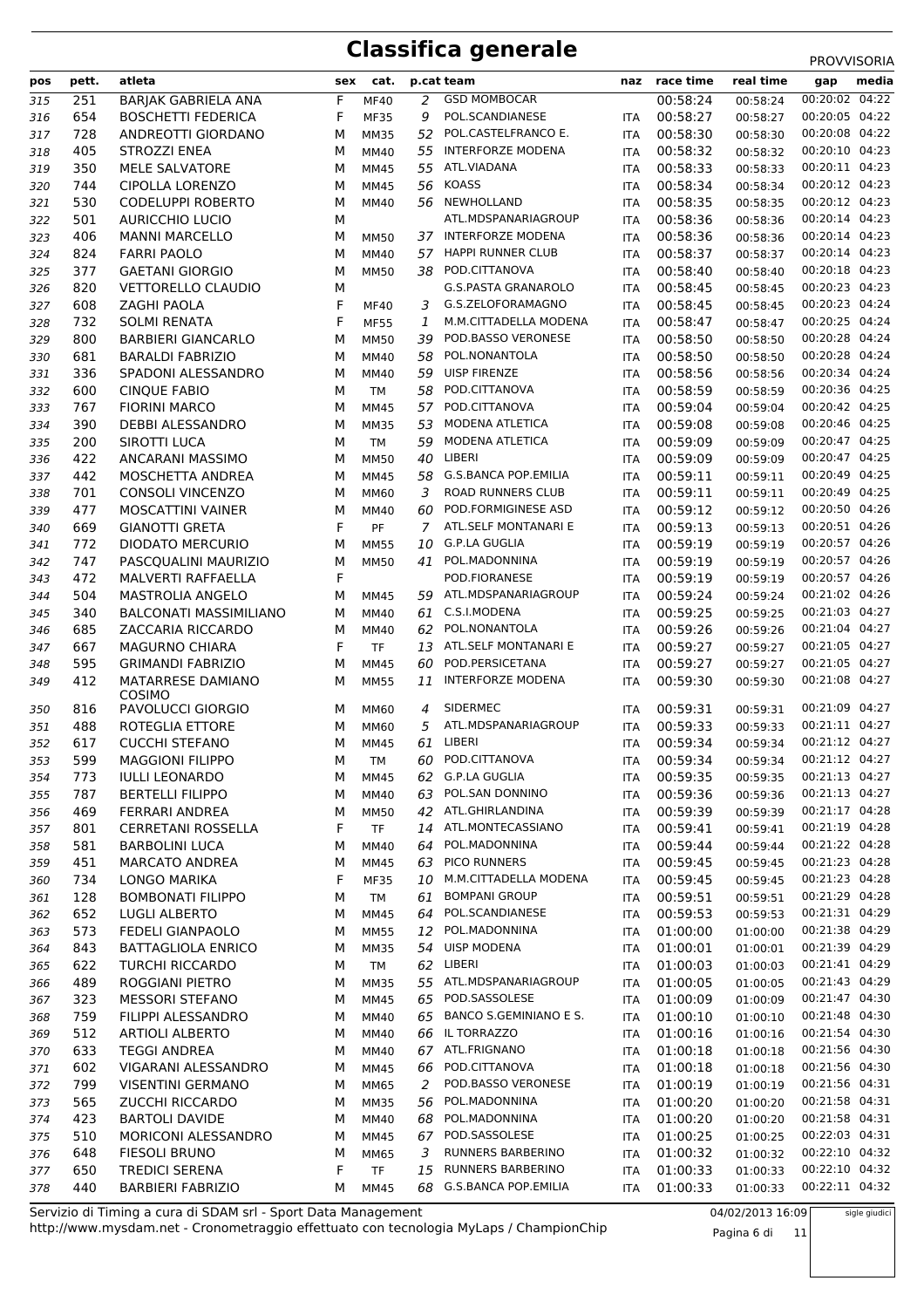| pos        | pett.      | atleta                                               | sex    | cat.                       |        | p.cat team                                      | naz        | race time            | real time            | gap                              | media |
|------------|------------|------------------------------------------------------|--------|----------------------------|--------|-------------------------------------------------|------------|----------------------|----------------------|----------------------------------|-------|
| 379        | 480        | <b>ROSSI LUCA</b>                                    | М      | <b>MM45</b>                | 69     | <b>GAZZETTA RUNNER CLUB</b>                     | <b>ITA</b> | 01:00:34             | 01:00:34             | 00:22:12 04:32                   |       |
| 380        | 435        | <b>BEBBIA LUCA</b>                                   | М      | <b>MM35</b>                |        | 57 G.S.BANCA POP.EMILIA                         | <b>ITA</b> | 01:00:36             | 01:00:36             | 00:22:14 04:32                   |       |
| 381        | 531        | <b>MALAVASI PAOLO</b>                                | М      | <b>MM60</b>                | 6      | LIBERI                                          | <b>ITA</b> | 01:00:37             | 01:00:37             | 00:22:15 04:32                   |       |
| 382        | 345        | <b>CANARECCI ANNA</b>                                | F      |                            |        | RICCIONE PODISMO                                | ITA        | 01:00:38             | 01:00:38             | 00:22:16 04:32                   |       |
| 383        | 571        | <b>GIOFFREDA SANTO</b>                               | М      | <b>MM35</b>                |        | 58 POL.MADONNINA                                | ITA        | 01:00:40             | 01:00:40             | 00:22:18 04:32                   |       |
| 384        | 560        | <b>GAVIOLI STEFANO</b>                               | М      | <b>MM45</b>                | 70     | POL.MADONNINA                                   | <b>ITA</b> | 01:00:40             | 01:00:40             | 00:22:18 04:32                   |       |
| 385        | 776        | <b>MARANO ANGELO</b>                                 | M      | <b>MM45</b>                |        | 71 G.P.LA GUGLIA                                | ITA        | 01:00:46             | 01:00:46             | 00:22:23 04:33                   |       |
| 386        | 344        | PAGLIARANI RENATO                                    | M      |                            |        | D.L.F. RIMINI                                   | ITA        | 01:00:48             | 01:00:48             | 00:22:26 04:33                   |       |
| 387        | 370        | <b>MONTANARI PAOLO</b>                               | М      | <b>MM55</b>                | 13     | POD.CITTANOVA<br>72 SOC.SPORTIVA LA PATRIA 1879 | ITA        | 01:00:49             | 01:00:49             | 00:22:27 04:33<br>00:22:30 04:33 |       |
| 388        | 711<br>735 | <b>BAGNATO ANDREA</b><br><b>VENTURELLI ANNAMARIA</b> | М<br>F | MM45                       | 3      | M.M.CITTADELLA MODENA                           | <b>ITA</b> | 01:00:52<br>01:00:52 | 01:00:52             | 00:22:30 04:33                   |       |
| 389        | 672        | PRATI DANIELE                                        |        | <b>MF45</b>                | 43     | POD.CORREGGIO                                   | ITA        | 01:00:53             | 01:00:52             | 00:22:31 04:33                   |       |
| 390<br>391 | 352        | <b>MASTROMATTEI FRANCO</b>                           | М<br>М | <b>MM50</b><br><b>MM50</b> | 44     | ATL.VIADANA                                     | ITA<br>ITA | 01:01:01             | 01:00:53<br>01:01:01 | 00:22:39 04:34                   |       |
| 392        | 404        | <b>BARACCHI RICCARDO</b>                             | М      | MM40                       | 69     | <b>INTERFORZE MODENA</b>                        | ITA        | 01:01:02             | 01:01:02             | 00:22:40 04:34                   |       |
| 393        | 752        | <b>BORSARI PIER LUIGI</b>                            | М      | MM45                       | 73     | BANCO S.GEMINIANO E S.                          | <b>ITA</b> | 01:01:03             | 01:01:03             | 00:22:41 04:34                   |       |
| 394        | 526        | <b>MALTESE BIAGIO</b>                                | М      | <b>MM50</b>                | 45     | LIBERI                                          | ITA        | 01:01:03             | 01:01:03             | 00:22:41 04:34                   |       |
| 395        | 632        | <b>OLIVIERI GIORGIO</b>                              | М      | MM40                       |        | 70 ATL.FRIGNANO                                 | <b>ITA</b> | 01:01:03             | 01:01:03             | 00:22:41 04:34                   |       |
| 396        | 724        | <b>BATTELLI STEFANO</b>                              | М      | MM45                       | 74     | POL.FORESE NORD                                 | <b>ITA</b> | 01:01:07             | 01:01:07             | 00:22:45 04:34                   |       |
| 397        | 535        | <b>BOTTI NELLO</b>                                   | М      | MM40                       | 71     | POL.MADONNINA                                   | ITA        | 01:01:07             | 01:01:07             | 00:22:45 04:34                   |       |
| 398        | 798        | CASTELLETTO FEDERICO                                 | М      | <b>MM40</b>                | 72     | POD.BASSO VERONESE                              | <b>ITA</b> | 01:01:10             | 01:01:10             | 00:22:48 04:34                   |       |
| 399        | 770        | <b>GARETTI ALESSIO</b>                               | М      | <b>MM35</b>                | 59     | LIBERI                                          | ITA        | 01:01:10             | 01:01:10             | 00:22:48 04:34                   |       |
| 400        | 462        | <b>FAE' GIUSEPPE</b>                                 | М      | MM65                       | 4      | <b>G.S.MONTESTELLA</b>                          | ITA        | 01:01:12             | 01:01:12             | 00:22:50 04:35                   |       |
| 401        | 133        | <b>CAMPAGNOLI CRISTIANO</b>                          | М      | MM40                       | 73     | <b>BOMPANI GROUP</b>                            | <b>ITA</b> | 01:01:13             | 01:01:13             | 00:22:50 04:35                   |       |
| 402        | 460        | <b>PAGANI LORIS</b>                                  | М      | <b>MM55</b>                | 14     | G.S.MONTESTELLA                                 | ITA        | 01:01:14             | 01:01:14             | 00:22:52 04:35                   |       |
| 403        | 730        | <b>MAININI GIULIANO</b>                              | М      | MM65                       | 5      | POD.BIASOLA                                     | ITA        | 01:01:21             | 01:01:21             | 00:22:59 04:35                   |       |
| 404        | 490        | <b>FLORI FABRIZIO</b>                                | М      | <b>MM55</b>                | 15     | ATL.MDSPANARIAGROUP                             | <b>ITA</b> | 01:01:24             | 01:01:24             | 00:23:02 04:35                   |       |
| 405        | 402        | PAZZI ROBERTO                                        | М      | <b>MM45</b>                | 75     | <b>INTERFORZE MODENA</b>                        | <b>ITA</b> | 01:01:25             | 01:01:25             | 00:23:03 04:36                   |       |
| 406        | 789        | <b>RIGHI MAURO</b>                                   | М      | <b>MM50</b>                | 46     | POL.SAN DONNINO                                 | ITA        | 01:01:25             | 01:01:25             | 00:23:03 04:36                   |       |
| 407        | 597        | RICCHETTI GIANLUCA                                   | М      | <b>MM50</b>                |        | 47 POD.CITTANOVA                                | <b>ITA</b> | 01:01:27             | 01:01:27             | 00:23:05 04:36                   |       |
| 408        | 307        | LONGAGNANI GIOVANNI                                  | М      | <b>MM55</b>                | 16     | PRIVE'MODENA RUNNERS2.0                         | ITA        | 01:01:36             | 01:01:36             | 00:23:14 04:36                   |       |
| 409        | 666        | <b>CASARINI VANNI</b>                                | М      | <b>MM55</b>                | 17     | POL.CORASSORI                                   | ITA        | 01:01:37             | 01:01:37             | 00:23:15 04:36                   |       |
| 410        | 437        | SOLIERI PAOLO                                        | М      | <b>MM35</b>                | 60     | <b>G.S.BANCA POP.EMILIA</b>                     | <b>ITA</b> | 01:01:38             | 01:01:38             | 00:23:16 04:36                   |       |
| 411        | 544        | <b>BOZZOLI ALFREDO</b>                               | М      | <b>MM45</b>                | 76     | PICO RUNNERS                                    | ITA        | 01:01:41             | 01:01:41             | 00:23:19 04:37                   |       |
| 412        | 465        | MALAVASI LUCIANO<br><b>VECCHI GIORGIO</b>            | М      | <b>MM60</b>                | 7      | ATL.GHIRLANDINA<br>POD.CITTANOVA                | ITA        | 01:01:43             | 01:01:43             | 00:23:21 04:37<br>00:23:33 04:38 |       |
| 413        | 386<br>373 |                                                      | М<br>М | <b>MM60</b>                | 8<br>9 | POD.CITTANOVA                                   | <b>ITA</b> | 01:01:55<br>01:01:56 | 01:01:55             | 00:23:33 04:38                   |       |
| 414<br>415 | 420        | <b>BALDINI LORIANO</b><br><b>OCCHI GIULIANO</b>      | М      | MM60<br>MM65               | 6      | POL.CASTELFRANCO E.                             | ITA<br>ITA | 01:01:56             | 01:01:56<br>01:01:56 | 00:23:34 04:38                   |       |
| 416        | 493        | <b>GRANDI RICCARDO</b>                               | М      | <b>MM45</b>                | 77     | ATL.MDSPANARIAGROUP                             | <b>ITA</b> | 01:02:07             | 01:02:07             | 00:23:45 04:39                   |       |
| 417        | 705        | <b>GUERZONI MARCO</b>                                | м      | <b>MM50</b>                | 48     | POL.CAMPOGALLIANO                               | <b>ITA</b> | 01:02:15             | 01:02:15             | 00:23:53 04:39                   |       |
| 418        | 630        | CAROLI ALESSANDRO                                    | М      | MM45                       | 78     | ATL.FRIGNANO                                    | ITA        | 01:02:18             | 01:02:18             | 00:23:56 04:40                   |       |
| 419        | 561        | FONTANA MASSIMO                                      | М      | <b>MM50</b>                |        | 49 POL.MADONNINA                                | ITA        | 01:02:25             | 01:02:25             | 00:24:03 04:40                   |       |
| 420        | 725        | CONSOLI PIER LUIGI                                   | м      | <b>MM55</b>                | 18     | POL.FORESE NORD                                 | ITA        | 01:02:29             | 01:02:29             | 00:24:07 04:40                   |       |
| 421        | 727        | PISANI FAUSTO                                        | м      | MM45                       |        | 79 ATL. TRECANESE                               | ITA        | 01:02:30             | 01:02:30             | 00:24:08 04:40                   |       |
| 422        | 450        | FESTA CARLO ALBERTO                                  | м      | <b>MM35</b>                |        | 61 LIBERI                                       | ITA        | 01:02:33             | 01:02:33             | 00:24:11 04:41                   |       |
| 423        | 389        | SILLI BENTIVOGL                                      | м      | <b>MM45</b>                |        | 80 LATIN MARATHON LOVERS                        | ITA        | 01:02:41             | 01:02:41             | 00:24:19 04:41                   |       |
|            |            | <b>FRANCESCO</b>                                     |        |                            |        |                                                 |            |                      |                      |                                  |       |
| 424        | 584        | RICUCCI FRANCESCO                                    | М      | <b>MM35</b>                | 62     | DOPOLAVORO FERROVIARIO                          | ITA        | 01:02:43             | 01:02:43             | 00:24:21 04:41                   |       |
| 425        | 588        | NERI WILLIAM                                         | М      | <b>MM50</b>                | 50     | POL.CASTELFRANCO E.<br>51 NIU' TEAM             | ITA        | 01:02:45             | 01:02:45             | 00:24:23 04:41<br>00:24:26 04:42 |       |
| 426        | 660<br>329 | LUNGHI LUIGI<br><b>TIRELLI RICCARDO</b>              | М      | <b>MM50</b><br><b>TM</b>   | 63     | LIBERI                                          | ITA        | 01:02:48<br>01:02:55 | 01:02:48             | 00:24:33 04:42                   |       |
| 427<br>428 | 474        | <b>BEVINI GIANPAOLO</b>                              | м<br>м | <b>MM50</b>                | 52     | POD.FORMIGINESE ASD                             | ITA<br>ITA | 01:02:56             | 01:02:55<br>01:02:56 | 00:24:34 04:42                   |       |
| 429        | 792        | RONCHETTI DAVIDE                                     | м      | <b>MM45</b>                | 81     | POL.SAN DONNINO                                 | ITA        | 01:02:56             | 01:02:56             | 00:24:34 04:42                   |       |
| 430        | 354        | <b>RUSSO ROSARIO</b>                                 | м      | <b>MM35</b>                | 63     | POL.MADONNINA                                   | ITA        | 01:02:58             | 01:02:58             | 00:24:36 04:42                   |       |
| 431        | 325        | DAVOLI LORENZO                                       | М      | MM45                       | 82     | POD.SASSOLESE                                   | ITA        | 01:03:00             | 01:03:00             | 00:24:38 04:43                   |       |
| 432        | 471        | <b>GRILLENZONI ALESSANDRO</b>                        | м      | MM45                       |        | 83 LIBERI                                       | ITA        | 01:03:00             | 01:03:00             | 00:24:38 04:43                   |       |
| 433        | 594        | IANNUZZO GERARDO                                     | м      | <b>MM60</b>                | 10     | POD.CITTANOVA                                   | ITA        | 01:03:02             | 01:03:02             | 00:24:39 04:43                   |       |
| 434        | 766        | MINGUZZI ANDREA                                      | м      | <b>MM40</b>                | 74     | <b>G.S.LAMONE RUSSI</b>                         | ITA        | 01:03:02             | 01:03:02             | 00:24:40 04:43                   |       |
| 435        | 309        | MONACO UBALDO SILVIO                                 | М      | <b>MM55</b>                | 19     | POL.OLIMPIA VIGNOLA                             | ITA        | 01:03:06             | 01:03:06             | 00:24:44 04:43                   |       |
| 436        | 718        | MICHELINI TANIA                                      | F      | <b>TF</b>                  | 16     | PENTATHLON MODERNO                              | ITA        | 01:03:08             | 01:03:08             | 00:24:46 04:43                   |       |
| 437        | 593        | <b>CINQUE ALBERTO</b>                                | М      | <b>MM50</b>                | 53     | POD.CITTANOVA                                   | ITA        | 01:03:09             | 01:03:09             | 00:24:47 04:43                   |       |
| 438        | 308        | <b>MANTOVI ROBERTA</b>                               | F      | <b>MF45</b>                | 4      | PRIVE'MODENA RUNNERS2.0                         | ITA        | 01:03:10             | 01:03:10             | 00:24:48 04:43                   |       |
| 439        | 517        | <b>BERGAMINI PAOLO</b>                               | м      | <b>MM35</b>                | 64     | POD.FINALE EMILIA                               | ITA        | 01:03:12             | 01:03:12             | 00:24:50 04:43                   |       |
| 440        | 529        | CIONI MAURIZIO                                       | м      | <b>MM50</b>                | 54     | ATL.MDSPANARIAGROUP                             | ITA        | 01:03:15             | 01:03:15             | 00:24:53 04:44                   |       |
| 441        | 546        | <b>GOLINELLI ADRIANO</b>                             | М      | <b>MM55</b>                |        | 20 PICO RUNNERS                                 | ITA        | 01:03:17             | 01:03:17             | 00:24:55 04:44                   |       |
| 442        | 550        | <b>MARANI CRISTIAN</b>                               | м      | <b>MM40</b>                |        | 75 PICO RUNNERS                                 | ITA        | 01:03:18             | 01:03:18             | 00:24:56 04:44                   |       |

http://www.mysdam.net - Cronometraggio effettuato con tecnologia MyLaps / ChampionChip Servizio di Timing a cura di SDAM srl - Sport Data Management 04/02/2013 16:09

Pagina 7 di 11

sigle giudici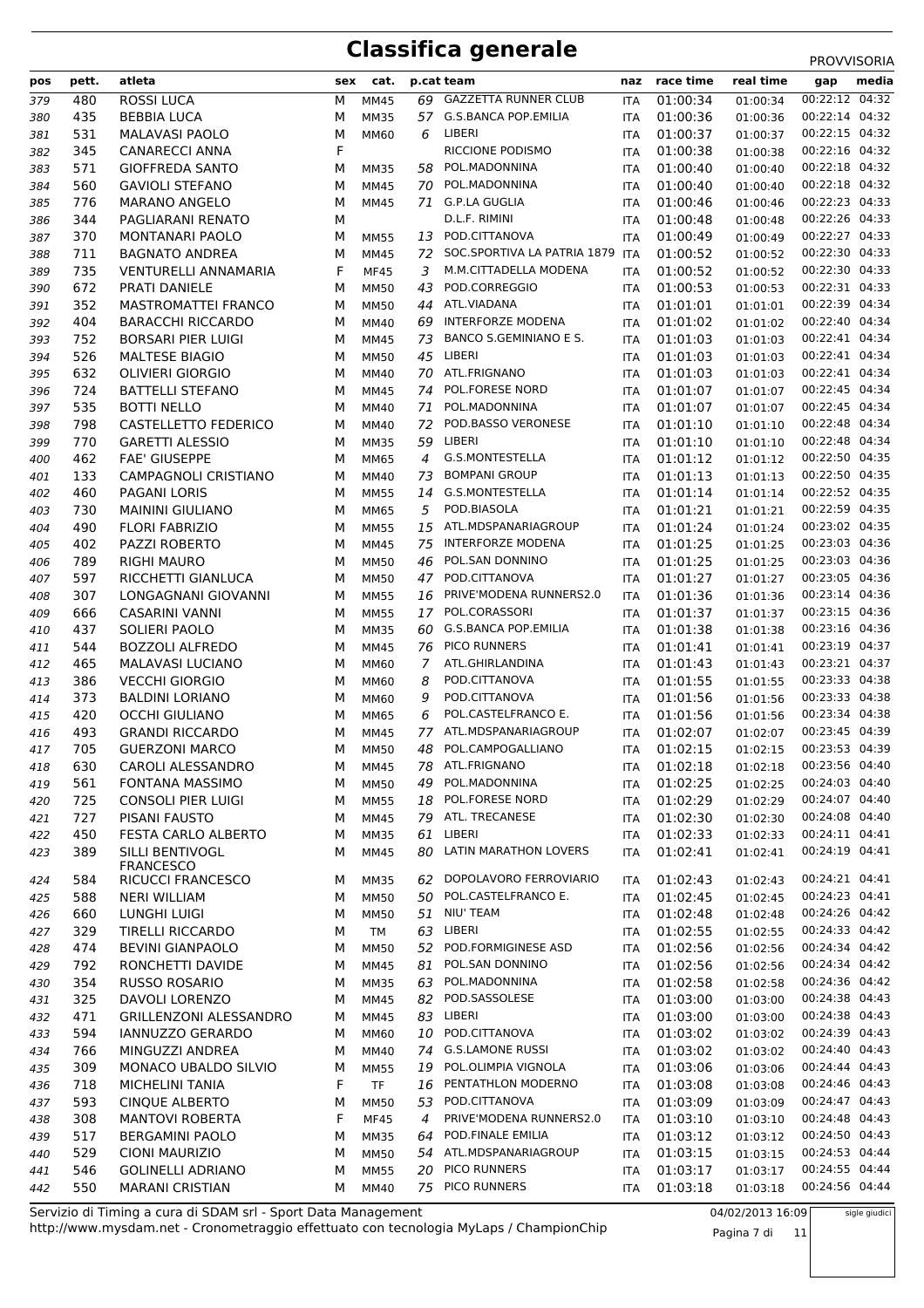#### **Classifica generale**

|     |       |                           |   |             |    |                                   |            |               |           | <b>FRUVVIJURIA</b> |
|-----|-------|---------------------------|---|-------------|----|-----------------------------------|------------|---------------|-----------|--------------------|
| pos | pett. | atleta                    |   | sex cat.    |    | p.cat team                        |            | naz race time | real time | media<br>gap       |
| 443 | 361   | <b>ZOBOLI MAURO</b>       | М | MM60        | 11 | POD.CITTANOVA                     | <b>ITA</b> | 01:03:20      | 01:03:20  | 00:24:58 04:44     |
| 444 | 605   | <b>CAVUOTO MICHELE</b>    | М | MM45        | 84 | LIBERI                            | <b>ITA</b> | 01:03:20      | 01:03:20  | 00:24:58 04:44     |
| 445 | 589   | PANINI GIANCARLO          | М | <b>MM45</b> | 85 | POD.CITTANOVA                     | <b>ITA</b> | 01:03:26      | 01:03:26  | 00:25:04 04:45     |
| 446 | 786   | DE MARIA GIANNI           | М | <b>MM55</b> | 21 | POL.SAN DONNINO                   | <b>ITA</b> | 01:03:26      | 01:03:26  | 00:25:04 04:45     |
| 447 | 558   | <b>CAMPIOLI PAOLO</b>     | M | <b>MM45</b> | 86 | POL.MADONNINA                     | <b>ITA</b> | 01:03:27      | 01:03:27  | 00:25:05 04:45     |
| 448 | 668   | <b>MARMIROLI GRAZIA</b>   | F | JF          | 1  | ATL.SELF MONTANARI E              | <b>ITA</b> | 01:03:35      | 01:03:35  | 00:25:13 04:45     |
| 449 | 678   | <b>OGNIBENE FRANCO</b>    | М | <b>MM35</b> | 65 | POD.CORREGGIO                     | <b>ITA</b> | 01:03:36      | 01:03:36  | 00:25:14 04:45     |
| 450 | 829   | <b>REALE GIUSEPPE</b>     | M | <b>MM45</b> |    | 87 POD.SPORTINSIEME FORMIGINE ITA |            | 01:03:38      | 01:03:38  | 00:25:16 04:45     |
| 451 | 803   | <b>ARTINI PAOLO</b>       | м | MM40        | 76 | POL.RINASCITA MONTEVARCHI         | <b>ITA</b> | 01:03:38      | 01:03:38  | 00:25:16 04:45     |
| 452 | 317   | <b>MANTOVI LORENZO</b>    | М | MM40        | 77 | IL TORRAZZO                       | <b>ITA</b> | 01:03:38      | 01:03:38  | 00:25:16 04:45     |
| 453 | 338   | <b>MARRI FABIO</b>        | M | MM60        | 12 | POD.SASSOLESE                     | <b>ITA</b> | 01:03:43      | 01:03:43  | 00:25:21 04:46     |
| 454 | 439   | <b>MONARI DANIELE</b>     | M | MM40        | 78 | <b>G.S.BANCA POP.EMILIA</b>       | <b>ITA</b> | 01:03:46      | 01:03:46  | 00:25:24 04:46     |
| 455 | 398   | <b>MASELLI PIETRO</b>     | M | <b>MM45</b> | 88 | <b>INTERFORZE MODENA</b>          | <b>ITA</b> | 01:03:47      | 01:03:47  | 00:25:24 04:46     |
| 456 | 719   | <b>TIRONI MATTEO</b>      | M | <b>MM35</b> | 66 | PENTATHLON MODERNO                | <b>ITA</b> | 01:03:47      | 01:03:47  | 00:25:25 04:46     |
| 457 | 655   | <b>DEGANI GIOVANNI</b>    | М | MM40        | 79 | POL.SCANDIANESE                   | <b>ITA</b> | 01:03:48      | 01:03:48  | 00:25:26 04:46     |
| 458 | 328   | <b>REBECCHI FABIO</b>     | М | <b>TM</b>   | 64 | LIBERI                            | <b>ITA</b> | 01:03:54      | 01:03:54  | 00:25:32 04:47     |
|     | 461   | SOMMARIVA MARIO CARLO     | M |             | 7  | G.S.MONTESTELLA                   |            | 01:04:02      |           | 00:25:40 04:47     |
| 459 |       |                           |   | <b>MM65</b> |    | POD.SPORTINSIEME FORMIGINE ITA    | <b>ITA</b> |               | 01:04:02  | 00:25:46 04:48     |
| 460 | 828   | <b>GUIDETTI ENRICO</b>    | M | <b>MM50</b> | 55 |                                   |            | 01:04:08      | 01:04:08  |                    |
| 461 | 495   | <b>MANFREDINI ROBERTO</b> | М | MM60        |    | 13 ATL.MDSPANARIAGROUP            | <b>ITA</b> | 01:04:09      | 01:04:09  | 00:25:47 04:48     |
| 462 | 399   | <b>RIVA GIULIANO</b>      | М | <b>MM35</b> | 67 | INTERFORZE MODENA                 | <b>ITA</b> | 01:04:11      | 01:04:11  | 00:25:49 04:48     |
| 463 | 805   | DOZZA MARIO               | м | <b>MM50</b> | 56 | <b>UISP MODENA</b>                | <b>ITA</b> | 01:04:13      | 01:04:13  | 00:25:50 04:48     |
| 464 | 612   | POLI GIORGIO              | М | <b>MM50</b> | 57 | POL.PORTA SARAGOZZA               | <b>ITA</b> | 01:04:14      | 01:04:14  | 00:25:52 04:48     |
| 465 | 391   | <b>BARCHI FRANCESCA</b>   | F | <b>MF35</b> | 11 | NEWHOLLAND                        | <b>ITA</b> | 01:04:16      | 01:04:16  | 00:25:54 04:48     |
| 466 | 548   | MAGNANI ANDREA            | M | <b>MM45</b> | 89 | PICO RUNNERS                      | <b>ITA</b> | 01:04:18      | 01:04:18  | 00:25:56 04:48     |
| 467 | 306   | <b>ZORZETTO SUSI</b>      | F | <b>MF45</b> | 5  | SPORTING CLUB NOALE               | <b>ITA</b> | 01:04:22      | 01:04:22  | 00:26:00 04:49     |
| 468 | 542   | <b>BELLODI PAOLO</b>      | М | <b>MM45</b> | 90 | <b>PICO RUNNERS</b>               | <b>ITA</b> | 01:04:24      | 01:04:24  | 00:26:02 04:49     |
| 469 | 643   | PEDRETTI FRANCO           | М | MM60        | 14 | ACETO BALSAMICO DEL DUCA          | <b>ITA</b> | 01:04:30      | 01:04:30  | 00:26:08 04:49     |
| 470 | 463   | <b>LANZARONE SERGIO</b>   | М | <b>MM45</b> | 91 | G.S.MONTESTELLA                   | <b>ITA</b> | 01:04:34      | 01:04:34  | 00:26:12 04:50     |
| 471 | 769   | <b>MAINI GLAUCO</b>       | M | <b>MM50</b> |    | 58 LIBERI                         | <b>ITA</b> | 01:04:35      | 01:04:35  | 00:26:13 04:50     |
| 472 | 379   | <b>GALLI LORENZO</b>      | M | <b>MM45</b> | 92 | POD.CITTANOVA                     | <b>ITA</b> | 01:04:40      | 01:04:40  | 00:26:18 04:50     |
| 473 | 509   | <b>BUTTITTA PIETRO</b>    | М | <b>MM45</b> | 93 | LIBERI                            | <b>ITA</b> | 01:04:44      | 01:04:44  | 00:26:22 04:50     |
| 474 | 478   | <b>ARCARI ALFREDO</b>     | м | <b>MM45</b> | 94 | POD.FORMIGINESE ASD               | <b>ITA</b> | 01:04:48      | 01:04:48  | 00:26:26 04:51     |
| 475 | 762   | RAIMONDI PAOLO            | М | MM40        | 80 | BANCO S.GEMINIANO E S.            | <b>ITA</b> | 01:04:48      | 01:04:48  | 00:26:26 04:51     |
| 476 | 326   | <b>MAMELI SALVATORE</b>   | М | MM60        | 15 | POD.SASSOLESE                     | <b>ITA</b> | 01:04:50      | 01:04:50  | 00:26:28 04:51     |
| 477 | 771   | MIRANDA ROLANDO           | M | <b>MM50</b> | 59 | <b>G.P.LA GUGLIA</b>              | <b>ITA</b> | 01:04:51      | 01:04:51  | 00:26:29 04:51     |
| 478 | 367   | <b>FRANCIOSI PAOLO</b>    | M | MM60        | 16 | POD.CITTANOVA                     | <b>ITA</b> | 01:04:52      | 01:04:52  | 00:26:30 04:51     |
| 479 | 392   | FERRARI ALESSANDRO        | М | MM40        | 81 | <b>G.S.ROSSI MOTORIDUTTORI</b>    | <b>ITA</b> | 01:05:02      | 01:05:02  | 00:26:40 04:52     |
| 480 | 503   | DI FOGGIA ANNA            | F | <b>MF50</b> | 3  | ATL.MDSPANARIAGROUP               | <b>ITA</b> | 01:05:02      | 01:05:02  | 00:26:40 04:52     |
| 481 | 342   | <b>FIORE SAVERIO</b>      | М | <b>MM35</b> | 68 | AMATORI ATL.ACQUAVIVA             | <b>ITA</b> | 01:05:03      | 01:05:03  | 00:26:41 04:52     |
| 482 | 645   | PERACCHIA GIANCARLO       | М | <b>MM45</b> |    | 95 ACETO BALSAMICO DEL DUCA       | ITA        | 01:05:04      | 01:05:04  | 00:26:42 04:52     |
| 483 | 723   | VANZINI ALESSANDRO        | М | MM45        | 96 | PENTATHLON MODERNO                | <b>ITA</b> | 01:05:06      | 01:05:06  | 00:26:44 04:52     |
| 484 | 475   | <b>RICCI GIANLUCA</b>     | М | <b>MM40</b> | 82 | POD.FORMIGINESE ASD               | <b>ITA</b> | 01:05:07      | 01:05:07  | 00:26:45 04:52     |
| 485 | 782   | <b>TREMOSINI ENNIO</b>    | М | MM65        | 8  | G.P.LA GUGLIA                     | <b>ITA</b> | 01:05:10      | 01:05:10  | 00:26:48 04:52     |
| 486 | 591   | <b>BORSARI GIANLUCA</b>   | М | <b>MM35</b> | 69 | POD.CITTANOVA                     | ITA        | 01:05:11      | 01:05:11  | 00:26:49 04:52     |
| 487 | 680   | <b>CALIA GIANLUCA</b>     | М | <b>TM</b>   | 65 | ATL.R.C.M.CASINALBO               | <b>ITA</b> | 01:05:14      | 01:05:14  | 00:26:52 04:53     |
| 488 | 337   | MANNELLO CRISTINA         | F | MF45        | 6  | <b>UISP FIRENZE</b>               | <b>ITA</b> | 01:05:15      | 01:05:15  | 00:26:53 04:53     |
| 489 | 334   | PACINI WALTER             | м | MM45        |    | 97 UISP FIRENZE                   | ITA        | 01:05:15      | 01:05:15  | 00:26:53 04:53     |
| 490 | 424   | <b>CAVATORTA MARCO</b>    | М | <b>MM45</b> | 98 | G.P.QUADRIFOGLIO                  | <b>ITA</b> | 01:05:17      | 01:05:17  | 00:26:55 04:53     |
| 491 | 720   | <b>STANCARI LUCA</b>      | М | TM          |    | 66 PENTATHLON MODERNO             | <b>ITA</b> | 01:05:23      | 01:05:23  | 00:27:01 04:53     |
| 492 | 479   | PIVETTI MAURIZIO          | М | <b>MM55</b> | 22 | POD.FORMIGINESE ASD               | ITA        | 01:05:25      | 01:05:25  | 00:27:03 04:54     |
| 493 | 616   | CAVUOTO BRUNO             | М | <b>MM45</b> |    | 99 LIBERI                         | ITA        | 01:05:28      | 01:05:28  | 00:27:06 04:54     |
| 494 | 761   | <b>TRALDI GUIDO</b>       | М | <b>MM45</b> |    | 100 BANCO S.GEMINIANO E S.        | ITA        | 01:05:39      | 01:05:39  | 00:27:17 04:55     |
|     | 822   | <b>TONIONI PAOLO</b>      |   | <b>MM45</b> |    | 101 UISP REGGIO E.                |            | 01:05:41      |           | 00:27:19 04:55     |
| 495 |       |                           | М |             |    |                                   | ITA        |               | 01:05:41  | 00:27:21 04:55     |
| 496 | 836   | <b>MALVERTI ROBY</b>      | М | <b>MM45</b> |    | 102 LIBERI                        | ITA        | 01:05:43      | 01:05:43  |                    |
| 497 | 563   | ZACCARELLI WILLIAM        | М | <b>MM50</b> |    | 60 POL.MADONNINA                  | <b>ITA</b> | 01:05:56      | 01:05:56  | 00:27:34 04:56     |
| 498 | 763   | <b>GUIDOTTI MAURIZIO</b>  | М | <b>MM50</b> | 61 | BANCO S.GEMINIANO E S.            | ITA        | 01:05:58      | 01:05:58  | 00:27:36 04:56     |
| 499 | 721   | PICCININI ENRICO          | М | MM40        |    | 83 PENTATHLON MODERNO             | ITA        | 01:06:03      | 01:06:03  | 00:27:41 04:56     |
| 500 | 515   | <b>FERRARI FABRIZIO</b>   | М | <b>MM45</b> |    | 103 POL.COGNENTESE                | <b>ITA</b> | 01:06:04      | 01:06:04  | 00:27:42 04:56     |
| 501 | 549   | MANTOVANI MAURIZIO        | М | <b>MM45</b> |    | 104 PICO RUNNERS                  | ITA        | 01:06:05      | 01:06:05  | 00:27:43 04:56     |
| 502 | 564   | RISTALLO VALENTINO        | М | <b>MM55</b> |    | 23 POL.MADONNINA                  | <b>ITA</b> | 01:06:08      | 01:06:08  | 00:27:46 04:57     |
| 503 | 327   | <b>MUSTO FABRIZIO</b>     | М | <b>TM</b>   |    | 67 LIBERI                         | <b>ITA</b> | 01:06:09      | 01:06:09  | 00:27:47 04:57     |
| 504 | 700   | <b>VALLI WALTER</b>       | М | <b>MM55</b> | 24 | ROAD RUNNERS CLUB                 | ITA        | 01:06:12      | 01:06:12  | 00:27:50 04:57     |
| 505 | 775   | MACCHITELLI GIULIANO      | М | <b>MM55</b> |    | 25 G.P.LA GUGLIA                  | <b>ITA</b> | 01:06:13      | 01:06:13  | 00:27:51 04:57     |
| 506 | 514   | BERTELLI ELISABETTA       | F | <b>MF55</b> |    | 2 UISP FIRENZE                    | <b>ITA</b> | 01:06:19      | 01:06:19  | 00:27:57 04:57     |

Pagina 8 di 11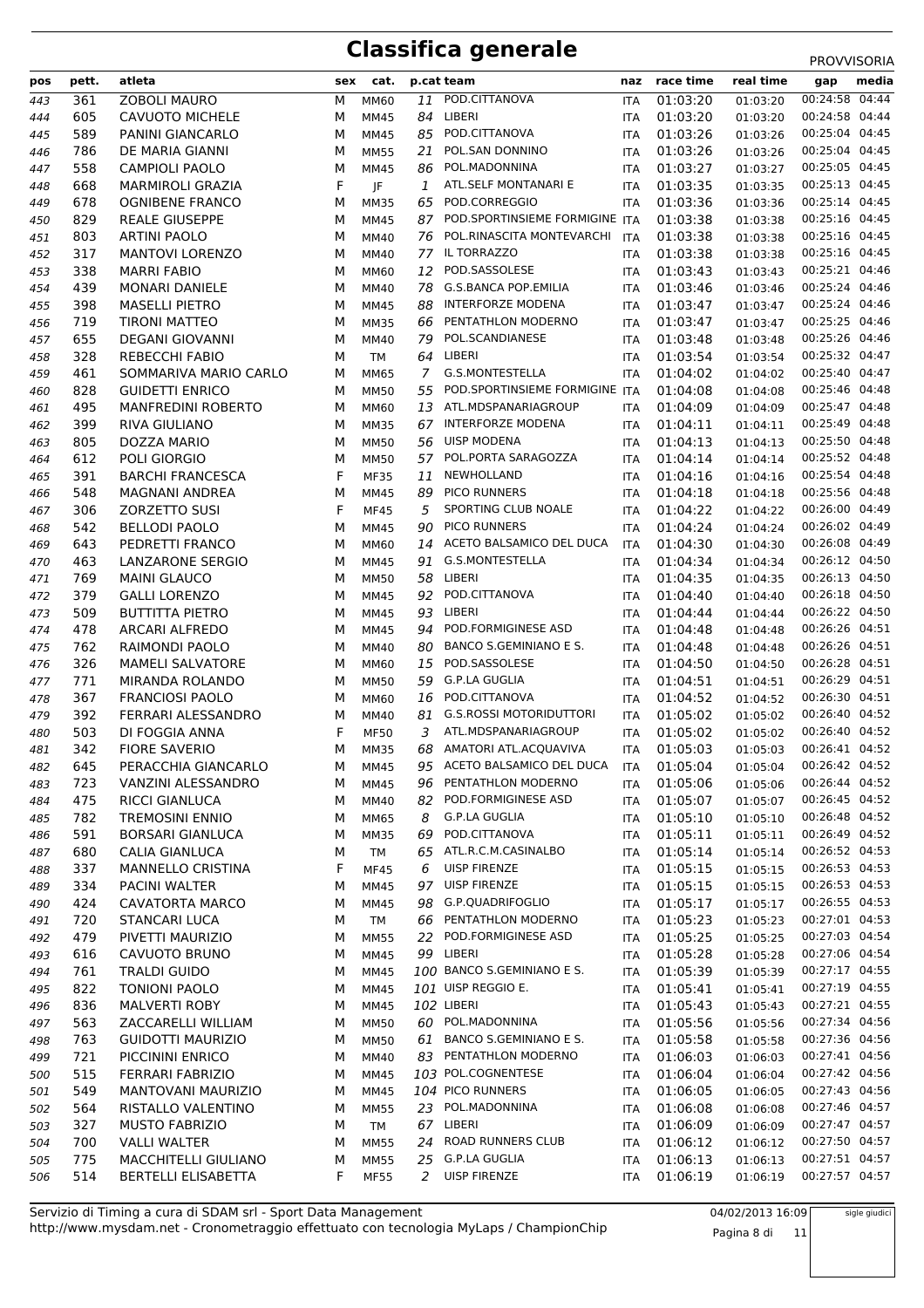| pos | pett.      | atleta                                      | sex    | cat.        |        | p.cat team                                             | naz        | race time            | real time | gap                              | media |
|-----|------------|---------------------------------------------|--------|-------------|--------|--------------------------------------------------------|------------|----------------------|-----------|----------------------------------|-------|
| 507 | 823        | ROTONDO SALVATORE                           | M      | <b>MM35</b> | 70     | <b>UISP MODENA</b>                                     | <b>ITA</b> | 01:06:19             | 01:06:19  | 00:27:57 04:57                   |       |
| 508 | 330        | <b>DEMI PIERO</b>                           | М      | MM65        | 9      | <b>UISP FIRENZE</b>                                    | <b>ITA</b> | 01:06:19             | 01:06:19  | 00:27:57 04:58                   |       |
| 509 | 315        | PEDERZINI ROBERTO                           | М      | MM40        | 84     | IL TORRAZZO                                            | <b>ITA</b> | 01:06:19             | 01:06:19  | 00:27:57 04:58                   |       |
| 510 | 520        | RIGATTIERI LINDA                            | F      | <b>MF35</b> | 12     | POD.FINALE EMILIA                                      | <b>ITA</b> | 01:06:21             | 01:06:21  | 00:27:59 04:58                   |       |
| 511 | 519        | <b>ILII ANGELA</b>                          | F      | <b>MF40</b> | 4      | POD.FINALE EMILIA                                      | <b>ITA</b> | 01:06:21             | 01:06:21  | 00:27:59 04:58                   |       |
| 512 | 821        | <b>CARAMEL LORENZO</b>                      | M      | MM60        | 17     | G.S.ZELOFORAMAGNO                                      | <b>ITA</b> | 01:06:30             | 01:06:30  | 00:28:08 04:58                   |       |
| 513 | 394        | <b>MONTORSI EZIO</b>                        | М      | <b>MM50</b> |        | 62 G.S.ROSSI MOTORIDUTTORI                             | <b>ITA</b> | 01:06:32             | 01:06:32  | 00:28:10 04:58                   |       |
| 514 | 811        | SALA ANDREA                                 | М      | MM45        |        | 105 ATL.LUPATOTINA                                     | <b>ITA</b> | 01:06:36             | 01:06:36  | 00:28:14 04:59                   |       |
| 515 | 410        | PATE FABIO                                  | М      | <b>MM45</b> |        | 106 INTERFORZE MODENA                                  | <b>ITA</b> | 01:06:37             | 01:06:37  | 00:28:15 04:59                   |       |
| 516 | 842        | <b>CANATI ALESSIA</b>                       | F      | <b>MF35</b> |        | 13 POL.SAN DONNINO                                     | <b>ITA</b> | 01:06:37             | 01:06:37  | 00:28:15 04:59                   |       |
| 517 | 620        | <b>BERTESI EURO</b>                         | M      | <b>MM55</b> |        | 26 POL.SALICETA S.GIULIANO                             | <b>ITA</b> | 01:06:41             | 01:06:41  | 00:28:19 04:59                   |       |
| 518 | 768        | <b>MAI JENNIFER</b>                         | F      | <b>TF</b>   |        | 17 ACQUADELA BOLOGNA                                   | <b>ITA</b> | 01:06:42             | 01:06:42  | 00:28:20 04:59                   |       |
| 519 | 781        | STOPPINI DOMENICO                           | М      | MM60        | 18     | G.P.LA GUGLIA                                          | <b>ITA</b> | 01:06:44             | 01:06:44  | 00:28:22 04:59                   |       |
| 520 | 376        | <b>VERZONI PIERLUIGI</b>                    | М      | MM60        |        | 19 POD.CITTANOVA                                       | <b>ITA</b> | 01:06:46             | 01:06:46  | 00:28:24 05:00                   |       |
| 521 | 396        | <b>MONDINI CESARE</b>                       | М      | <b>MM45</b> |        | 107 INTERFORZE MODENA                                  | <b>ITA</b> | 01:06:48             | 01:06:48  | 00:28:26 05:00                   |       |
| 522 | 332        | <b>IADEVAIA GIACOMO</b>                     | М      | <b>MM50</b> |        | 63 UISP FIRENZE                                        | <b>ITA</b> | 01:06:50             | 01:06:50  | 00:28:28 05:00                   |       |
| 523 | 430        | <b>RICCI MAURIZIO</b>                       | М      | <b>MM45</b> |        | 108 POL.SPILAMBERTESE                                  | <b>ITA</b> | 01:06:54             | 01:06:54  | 00:28:32 05:00                   |       |
| 524 | 333        | MINICHETTI VALTER                           | М      | MM65        | 10     | <b>UISP FIRENZE</b>                                    | <b>ITA</b> | 01:07:05             | 01:07:05  | 00:28:43 05:01                   |       |
| 525 | 468        | <b>BIANCHINI ANDREA</b>                     | М      | MM45        |        | 109 ATL.GHIRLANDINA                                    | <b>ITA</b> | 01:07:05             | 01:07:05  | 00:28:43 05:01                   |       |
| 526 | 331        | <b>BALDI MASSIMO</b>                        | M      | <b>MM55</b> |        | 27 UISP FIRENZE                                        | <b>ITA</b> | 01:07:05             | 01:07:05  | 00:28:43 05:01                   |       |
| 527 | 387        | <b>BENASSI MAURIZIO</b>                     | M      | <b>MM45</b> |        | 110 POD.CITTANOVA                                      | <b>ITA</b> | 01:07:08             | 01:07:08  | 00:28:46 05:01                   |       |
| 528 | 627        | <b>GIOVANNELLI BARBARA</b>                  | F      | <b>MF40</b> | 5      | ATL.FRIGNANO                                           | <b>ITA</b> | 01:07:13             | 01:07:13  | 00:28:51 05:02                   |       |
| 529 | 703        | <b>BERGAMINI FLORA</b>                      | F      | <b>MF50</b> | 4      | POL.CAMPOGALLIANO                                      | <b>ITA</b> | 01:07:14             | 01:07:14  | 00:28:52 05:02                   |       |
| 530 | 706        | <b>TOSI STEFANO</b>                         | M      | MM45        |        | 111 POL.CAMPOGALLIANO                                  | <b>ITA</b> | 01:07:15             | 01:07:15  | 00:28:53 05:02                   |       |
| 531 | 702        | <b>BEGA ADRIANO</b>                         | М      | <b>MM55</b> |        | 28 POL.CAMPOGALLIANO                                   | <b>ITA</b> | 01:07:17             | 01:07:17  | 00:28:55 05:02                   |       |
| 532 | 657        | <b>MALDINI ROBERTO</b>                      | М      | MM45        |        | 112 CRAL AMPS PARMA                                    | <b>ITA</b> | 01:07:17             | 01:07:17  | 00:28:55 05:02                   |       |
| 533 | 796        | <b>FERRETTI REALINO</b>                     | М      | <b>MM65</b> |        | 11 ATL.SELF MONTANARI E                                | <b>ITA</b> | 01:07:17             | 01:07:17  | 00:28:55 05:02                   |       |
| 534 | 432        | <b>ZACCARIA ENRICO</b>                      | М      | MM45        |        | 113 MODENA ATLETICA                                    | <b>ITA</b> | 01:07:30             | 01:07:30  | 00:29:08 05:03                   |       |
| 535 | 522        | <b>BARBIERI CLAUDIO</b>                     | М      | <b>MM50</b> | 64     | ATLETICA CIBENO                                        | <b>ITA</b> | 01:07:34             | 01:07:34  | 00:29:12 05:03                   |       |
| 536 | 498        | <b>GANDOLFI MARGHERITA</b>                  | F      | <b>MF50</b> | 5      | ATL.MDSPANARIAGROUP                                    | <b>ITA</b> | 01:07:35             | 01:07:35  | 00:29:12 05:03                   |       |
| 537 | 382        | <b>ARIGHI MAURIZIO</b>                      | М      | <b>MM50</b> | 65     | POD.CITTANOVA                                          | <b>ITA</b> | 01:07:35             | 01:07:35  | 00:29:13 05:03                   |       |
| 538 | 304        | <b>CORRADINI ADELMO</b>                     | М      | <b>MM35</b> | 71     | U.S.D.NUOVA MARZAGLIA                                  | <b>ITA</b> | 01:07:38             | 01:07:38  | 00:29:16 05:03                   |       |
| 539 | 313        | SPINELLI GUIDO                              | М      | MM60        | 20     | IL TORRAZZO                                            | <b>ITA</b> | 01:07:38             | 01:07:38  | 00:29:16 05:03                   |       |
| 540 | 383        | <b>CAPPUCCI FAUSTO</b>                      | М      | <b>MM35</b> | 72     | POD.CITTANOVA                                          | <b>ITA</b> | 01:07:44             | 01:07:44  | 00:29:22 05:04                   |       |
| 541 | 400        | <b>SCIANDINI MORENO</b>                     | М      | <b>MM50</b> | 66     | <b>INTERFORZE MODENA</b>                               | <b>ITA</b> | 01:07:46             | 01:07:46  | 00:29:24 05:04                   |       |
| 542 | 556        | <b>GARUTI LORENZO</b>                       | М      | MM40        | 85     | POL.MADONNINA                                          | <b>ITA</b> | 01:07:52             | 01:07:52  | 00:29:30 05:04                   |       |
| 543 | 583        | DI NATALE MAURO                             | М      | MM45        |        | 114 DOPOLAVORO FERROVIARIO                             | ITA        | 01:07:54             | 01:07:54  | 00:29:32 05:05                   |       |
| 544 | 353        | DI PELLEGRINO GIUSEPPE                      | м      | <b>MM50</b> |        | 67 A.S. LA FRATELLANZA 1874                            | <b>ITA</b> | 01:07:59             | 01:07:59  | 00:29:37 05:05                   |       |
| 545 | 453        | <b>GOZZI SANDRO</b>                         | М      | <b>MM55</b> |        | 29 UISP MODENA                                         | <b>ITA</b> | 01:08:01             | 01:08:01  | 00:29:39 05:05                   |       |
| 546 | 301        | <b>TOMASSINI FABIO</b>                      | M      | MM40        |        | 86 U.S.D.NUOVA MARZAGLIA                               |            | ITA 01:08:10         | 01:08:10  | 00:29:48 05:06                   |       |
| 547 | 754        | RONCHETTI PAOLA                             | F      | <b>MF45</b> |        | 7 BANCO S.GEMINIANO E S.                               | ITA        | 01:08:12             | 01:08:12  | 00:29:50 05:06                   |       |
| 548 | 808        | <b>BORDONI PAOLO</b>                        | М      | MM45        |        | 115 POL.CASALECCHIO                                    | ITA        | 01:08:13             | 01:08:13  | 00:29:51 05:06                   |       |
| 549 | 817        | <b>EVANGELISTI</b>                          | М      | MM45        |        | 116 SIDERMEC                                           | ITA        | 01:08:21             | 01:08:21  | 00:29:59 05:07                   |       |
|     |            | MASSIMILIANO                                |        |             |        |                                                        |            |                      |           |                                  |       |
| 550 | 758        | SANTINI CARLO                               | M      | MM45        |        | 117 BANCO S.GEMINIANO E S.<br>UISP BASSA ROMAGNA       | ITA        | 01:08:29             | 01:08:29  | 00:30:07 05:07<br>00:30:09 05:07 |       |
| 551 | 806        | LUZZARO NADIA                               | F      | <b>MF45</b> | 8      | 118 POD.CITTANOVA                                      | ITA        | 01:08:31             | 01:08:31  | 00:30:33 05:09                   |       |
| 552 | 381        | <b>JONSSON PATRIK MIKAEL</b>                | М      | <b>MM45</b> |        |                                                        |            | 01:08:55             | 01:08:55  | 00:30:35 05:09                   |       |
| 553 | 375        | <b>BIGNARDI ERMANNO</b>                     | М      | <b>MM40</b> |        | 87 POD.CITTANOVA                                       | ITA        | 01:08:57             | 01:08:57  | 00:30:36 05:09                   |       |
| 554 | 496        | <b>GIOVANARDI VALERIO</b>                   | м      | <b>MM35</b> |        | 73 ATL.MDSPANARIAGROUP<br>POL.MADONNINA                | ITA        | 01:08:58             | 01:08:58  | 00:30:38 05:10                   |       |
| 555 | 566        | VIGNOCCHI GIUSEPPE                          | М      | <b>MM60</b> | 21     | 74 UISP MODENA                                         | ITA        | 01:09:00             | 01:09:00  | 00:30:43 05:10                   |       |
| 556 | 815        | SEIDENARI DAVIDE                            | М      | <b>MM35</b> |        | 119 ACETO BALSAMICO DEL DUCA                           | ITA        | 01:09:05             | 01:09:05  | 00:30:45 05:10                   |       |
| 557 | 644        | <b>LUSVARDI STEFANO</b>                     | М      | MM45        |        | 120 LIBERI                                             | ITA        | 01:09:07             | 01:09:07  |                                  |       |
| 558 | 431        | MONTANARI MAURIZIO                          | М      | <b>MM45</b> |        | 68 G.S.BANCA POP.EMILIA                                | ITA        | 01:09:23             | 01:09:23  | 00:31:01 05:11<br>00:31:10 05:12 |       |
| 559 | 436        | <b>ZAMBON MASSIMO</b>                       | М      | <b>TM</b>   |        | 22 POL.SPILAMBERTESE                                   | <b>ITA</b> | 01:09:32             | 01:09:32  | 00:31:10 05:12                   |       |
| 560 | 429        | <b>BORGHI EMILIO</b>                        | М      | MM60        |        |                                                        | <b>ITA</b> | 01:09:32             | 01:09:32  | 00:31:16 05:12                   |       |
| 561 | 341        | UGOLETTI ADRIANO                            | М      | <b>MM55</b> | 30     | POL.SCANDIANO<br>18 PICO RUNNERS                       | ITA        | 01:09:38             | 01:09:38  | 00:31:32 05:14                   |       |
| 562 | 543        | <b>BOSI STEFANIA</b>                        | F      | <b>TF</b>   |        | M.M.CITTADELLA MODENA                                  | <b>ITA</b> | 01:09:54             | 01:09:54  | 00:31:34 05:14                   |       |
| 563 | 737        | <b>BASILE VERONICA</b>                      | F      | <b>TF</b>   | 19     |                                                        | ITA        | 01:09:56             | 01:09:56  |                                  |       |
| 564 | 551        | <b>SEVERI MATTIA</b>                        | М<br>F | PM          | 12     | PICO RUNNERS<br>POD.CITTANOVA                          | ITA        | 01:10:00             | 01:10:00  | 00:31:38 05:14<br>00:31:39 05:14 |       |
| 565 | 374        | <b>BALDINI MORENA</b>                       |        | <b>MF50</b> | 6      | POD.SPORTINSIEME FORMIGINE ITA                         | <b>ITA</b> | 01:10:01             | 01:10:01  | 00:31:44 05:15                   |       |
| 566 | 826        | <b>EMILI GIUSEPPE</b>                       | М      | <b>MM55</b> | 31     |                                                        |            | 01:10:06             | 01:10:06  | 00:31:45 05:15                   |       |
| 567 | 438<br>343 | <b>GUERZONI GIUSEPPE</b><br>DI ROCCO ADOLFO | М      | <b>MM70</b> | 1<br>2 | <b>G.S.BANCA POP.EMILIA</b><br>ONDAVERDE ATHLETIC TEAM | ITA        | 01:10:07<br>01:10:20 | 01:10:07  | 00:31:58 05:16                   |       |
| 568 |            |                                             | М<br>F | <b>MM70</b> |        | G.P.VIRGILIANO                                         | <b>ITA</b> |                      | 01:10:20  | 00:32:02 05:16                   |       |
| 569 | 611        | MOTTA SIMONETTA                             |        | <b>MF45</b> | 9      | 12 PICO RUNNERS                                        | ITA        | 01:10:24             | 01:10:24  | 00:32:03 05:16                   |       |
| 570 | 540        | <b>BARALDI FAUSTO</b>                       | М      | MM65        |        |                                                        | ITA        | 01:10:26             | 01:10:26  |                                  |       |

http://www.mysdam.net - Cronometraggio effettuato con tecnologia MyLaps / ChampionChip Servizio di Timing a cura di SDAM srl - Sport Data Management 04/02/2013 16:09

Pagina 9 di 11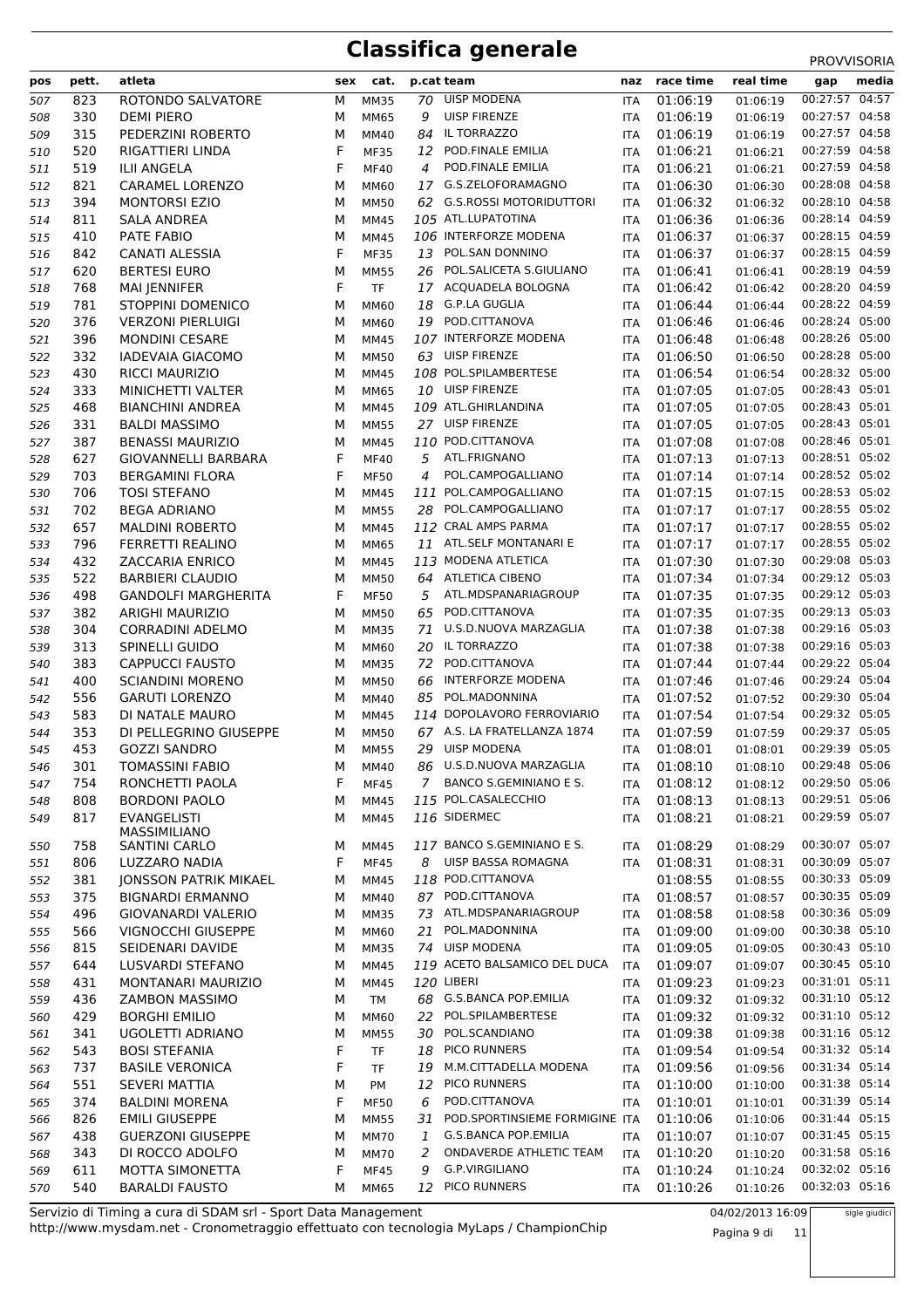| pos | pett. | atleta                     | sex | cat.        |              | p.cat team                     | naz        | race time | real time | gap            | media |
|-----|-------|----------------------------|-----|-------------|--------------|--------------------------------|------------|-----------|-----------|----------------|-------|
|     |       |                            | F   |             |              | PICO RUNNERS                   |            |           |           | 00:32:04       | 05:16 |
| 571 | 541   | <b>BARALDI SARA</b>        |     | <b>MF35</b> | 14           | QUELLI DI NOVI ANESER          | ITA        | 01:10:26  | 01:10:26  |                |       |
| 572 | 448   | <b>TIOU CLAUDIO</b>        | M   | <b>MM55</b> | 32           |                                | <b>ITA</b> | 01:10:26  | 01:10:26  | 00:32:04 05:16 |       |
| 573 | 516   | <b>BARALDI RUDY</b>        | M   | <b>MM35</b> | 75           | POD.FINALE EMILIA              | ITA        | 01:10:26  | 01:10:26  | 00:32:04 05:16 |       |
| 574 | 576   | <b>CAMURRI STEFANIA</b>    | F   | <b>MF40</b> | 6            | POL.MADONNINA                  | <b>ITA</b> | 01:10:30  | 01:10:30  | 00:32:08 05:16 |       |
| 575 | 568   | <b>MAINI MILENO</b>        | M   | MM45        |              | 121 POL.MADONNINA              | ITA        | 01:10:33  | 01:10:33  | 00:32:11 05:17 |       |
| 576 | 348   | <b>SONA MARIELLA</b>       | F   | <b>MF60</b> | $\mathbf{1}$ | G.S.D.MOMBOCAR                 | <b>ITA</b> | 01:10:41  | 01:10:41  | 00:32:19 05:17 |       |
| 577 | 827   | PIRAGINE ALDO              | M   | MM60        | 23           | POD.SPORTINSIEME FORMIGINE ITA |            | 01:10:45  | 01:10:45  | 00:32:23 05:17 |       |
| 578 | 646   | <b>GRADELLINI SIMONE</b>   | M   | <b>MM50</b> | 68           | ACETO BALSAMICO DEL DUCA       | <b>ITA</b> | 01:10:49  | 01:10:49  | 00:32:27 05:18 |       |
| 579 | 346   | <b>BERTUCCI CLAUDIO</b>    | M   | <b>MM60</b> | 24           | POL.SAN RAFAEL                 | ITA        | 01:11:00  | 01:11:00  | 00:32:38 05:19 |       |
| 580 | 312   | <b>TAGLIAZUCCHI EZIO</b>   | M   | MM65        | 13           | POL.OLIMPIA VIGNOLA            | <b>ITA</b> | 01:11:01  | 01:11:01  | 00:32:39 05:19 |       |
| 581 | 409   | <b>CASARA GIOVANNI</b>     | M   | <b>MM35</b> | 76           | <b>INTERFORZE MODENA</b>       | <b>ITA</b> | 01:11:04  | 01:11:04  | 00:32:42 05:19 |       |
| 582 | 783   | <b>MANTOVANI ANDREA</b>    | M   | <b>MM50</b> | 69           | <b>UISP MODENA</b>             | ITA        | 01:11:05  | 01:11:05  | 00:32:43 05:19 |       |
| 583 | 384   | <b>LONGO SEBASTIAN</b>     | M   | <b>MM35</b> | 77           | POD.CITTANOVA                  | <b>ITA</b> | 01:11:11  | 01:11:11  | 00:32:49 05:19 |       |
| 584 | 621   | LOVATO IVANO               | M   | <b>MM50</b> | 70           | POL.SALICETA S.GIULIANO        | <b>ITA</b> | 01:11:33  | 01:11:33  | 00:33:11 05:21 |       |
| 585 | 647   | NICCOLI RICCARDO           | M   | <b>MM50</b> | 71           | <b>RUNNERS BARBERINO</b>       | <b>ITA</b> | 01:11:33  | 01:11:33  | 00:33:11 05:21 |       |
| 586 | 649   | <b>TREDICI SALESSANDRO</b> | M   | <b>MM55</b> | 33           | RUNNERS BARBERINO              | <b>ITA</b> | 01:11:33  | 01:11:33  | 00:33:11 05:21 |       |
| 587 | 818   | <b>BAZZANI RITA</b>        | F   | <b>MF40</b> | 7            | POL.OLIMPIA VIGNOLA            | <b>ITA</b> | 01:11:39  | 01:11:39  | 00:33:17 05:21 |       |
| 588 | 559   | <b>CARIANI CLAUDIO</b>     | M   | <b>MM50</b> | 72           | POL.MADONNINA                  | <b>ITA</b> | 01:11:44  | 01:11:44  | 00:33:22 05:22 |       |
| 589 | 393   | <b>MENABUE STEFANO</b>     | M   | <b>MM45</b> |              | 122 G.S.ROSSI MOTORIDUTTORI    | <b>ITA</b> | 01:11:47  | 01:11:47  | 00:33:25 05:22 |       |
| 590 | 603   | MARTINELLI BARBARA         | F   | <b>MF40</b> | 8            | POD.CITTANOVA                  | <b>ITA</b> | 01:11:49  | 01:11:49  | 00:33:27 05:22 |       |
| 591 | 596   | DE MARCHI LUCA             | M   | <b>MM50</b> | 73           | POD.CITTANOVA                  | <b>ITA</b> | 01:11:49  | 01:11:49  | 00:33:27 05:22 |       |
| 592 | 508   | ROTEGLIA CHIARA            | F   | <b>TF</b>   | 20           | ATL.MDSPANARIAGROUP            | <b>ITA</b> | 01:11:54  | 01:11:54  | 00:33:32 05:23 |       |
| 593 | 486   | CHILETTI GIAN PAOLO        | М   | <b>MM45</b> |              | 123 ATL.MDSPANARIAGROUP        | <b>ITA</b> | 01:11:55  | 01:11:55  | 00:33:33 05:23 |       |
| 594 | 779   | MORETTI MASSIMILIANO       | м   | MM45        |              | 124 G.P.LA GUGLIA              | ITA        | 01:12:11  | 01:12:11  | 00:33:49 05:24 |       |
| 595 | 753   | <b>CRESPI ANDREA</b>       | M   | <b>MM50</b> | 74           | BANCO S.GEMINIANO E S.         | <b>ITA</b> | 01:12:12  | 01:12:12  | 00:33:50 05:24 |       |
| 596 | 697   | <b>BONO SIMONETTA</b>      | F   | <b>MF45</b> | 10           | <b>ROAD RUNNERS CLUB</b>       | <b>ITA</b> | 01:12:16  | 01:12:16  | 00:33:54 05:24 |       |
| 597 | 738   | BOTTARI MARIA CARMELA      | F   | <b>MF50</b> | 7            | M.M.CITTADELLA MODENA          | <b>ITA</b> | 01:12:18  | 01:12:18  | 00:33:56 05:24 |       |
| 598 | 840   | MARZOLLA LORENZA           | F   | <b>MF35</b> | 15           | PODISTI ADRIA                  |            | 01:12:21  | 01:12:21  | 00:33:59 05:25 |       |
|     | 841   |                            | M   |             | 75           | PODISTI ADRIA                  | <b>ITA</b> | 01:12:22  |           | 00:34:00 05:25 |       |
| 599 |       | <b>GIROTTO STEFANO</b>     |     | <b>MM50</b> |              | 125 POD.CORREGGIO              | <b>ITA</b> |           | 01:12:22  |                |       |
| 600 | 675   | <b>LORENZI STEFANO</b>     | M   | MM45        |              |                                | <b>ITA</b> | 01:12:22  | 01:12:22  | 00:34:00 05:25 |       |
| 601 | 736   | <b>BASILE CHARLOTTE</b>    | F   | PF          | 8            | M.M.CITTADELLA MODENA          | <b>ITA</b> | 01:12:24  | 01:12:24  | 00:34:02 05:25 |       |
| 602 | 656   | <b>BOSCHET GIANFRANCO</b>  | M   | <b>MM45</b> |              | 126 PODISTI ADRIA              | <b>ITA</b> | 01:12:25  | 01:12:25  | 00:34:03 05:25 |       |
| 603 | 664   | <b>BICCHELLI FILIPPO</b>   | M   | MM40        | 88           | POL.CORASSORI                  | <b>ITA</b> | 01:12:34  | 01:12:34  | 00:34:12 05:26 |       |
| 604 | 499   | <b>TEBALDI CRISTINA</b>    | F   | <b>MF45</b> | 11           | ATL.MDSPANARIAGROUP            | <b>ITA</b> | 01:12:43  | 01:12:43  | 00:34:21 05:26 |       |
| 605 | 357   | <b>GRAFFIEDI GIOVANNI</b>  | М   | MM65        | 14           | POD.SEVEN                      | <b>ITA</b> | 01:12:48  | 01:12:48  | 00:34:26 05:27 |       |
| 606 | 834   | <b>TASSI GAIA</b>          | F   | <b>MF40</b> | 9            | M.M.CITTADELLA MODENA          | <b>ITA</b> | 01:13:03  | 01:13:03  | 00:34:41 05:28 |       |
| 607 | 385   | <b>OLIVARI NICOLE</b>      | F   | JF          | 2            | POD.CITTANOVA                  | <b>ITA</b> | 01:13:15  | 01:13:15  | 00:34:53 05:29 |       |
| 608 | 413   | PROMUTICO MASSIMO          | M   | <b>MM50</b> | 76           | <b>INTERFORZE MODENA</b>       | <b>ITA</b> | 01:13:27  | 01:13:27  | 00:35:05 05:30 |       |
| 609 | 395   | DI PRINZIO EUGENIO         | м   | MM45        |              | 127 INTERFORZE MODENA          | <b>ITA</b> | 01:13:28  | 01:13:28  | 00:35:05 05:30 |       |
| 610 | 790   | ROSSI CRISTINA             | F   | <b>MF50</b> | 8            | POL.SAN DONNINO                | <b>ITA</b> | 01:13:29  | 01:13:29  | 00:35:07 05:30 |       |
| 611 | 570   | <b>BUSELLI LORIS</b>       | М   | TM          | 69           | POL.MADONNINA                  | ITA        | 01:13:31  | 01:13:31  | 00:35:09 05:30 |       |
| 612 | 428   | <b>MEDICI MATTEO</b>       | М   | TM          |              | 70 LA LUMEGA                   | ITA        | 01:13:56  | 01:13:56  | 00:35:34 05:32 |       |
| 613 | 507   | <b>FANTINI LORENZA</b>     | F   | <b>TF</b>   |              | 21 ATL.MDSPANARIAGROUP         | <b>ITA</b> | 01:14:00  | 01:14:00  | 00:35:38 05:32 |       |
| 614 | 572   | ZOCCA GRAZIANO             | М   | <b>MM55</b> | 34           | POL.MADONNINA                  | ITA        | 01:14:09  | 01:14:09  | 00:35:47 05:33 |       |
| 615 | 688   | <b>VENTURELLI PAOLO</b>    | М   | MM45        |              | 128 POL.SAN DAMASO             | <b>ITA</b> | 01:14:13  | 01:14:13  | 00:35:51 05:33 |       |
| 616 | 690   | <b>VERONESI CHIARA</b>     | F   | <b>TF</b>   |              | 22 G.S.PASTA GRANAROLO         | ITA        | 01:14:23  | 01:14:23  | 00:36:01 05:34 |       |
| 617 | 366   | PELLONI FABRIZIO           | М   | <b>MM50</b> | 77           | POD.CITTANOVA                  | ITA        | 01:14:24  | 01:14:24  | 00:36:02 05:34 |       |
| 618 | 397   | <b>MARONGIU ENRICO</b>     | М   | <b>MM50</b> | 78           | <b>INTERFORZE MODENA</b>       | <b>ITA</b> | 01:14:42  | 01:14:42  | 00:36:20 05:35 |       |
| 619 | 481   | <b>MASELLI RAFFAELE</b>    | М   | <b>MM60</b> | 25           | POL.PORTA SARAGOZZA            | <b>ITA</b> | 01:14:44  | 01:14:44  | 00:36:22 05:35 |       |
| 620 | 369   | MELCHIORRI CLAUDIO         | М   | <b>MM50</b> | 79           | POD.CITTANOVA                  | ITA        | 01:14:47  | 01:14:47  | 00:36:25 05:36 |       |
| 621 | 606   | EPIFANI GIOVANNI           | М   | <b>MM50</b> | 80           | LIBERI                         | ITA        | 01:14:56  | 01:14:56  | 00:36:34 05:36 |       |
| 622 | 320   | <b>LUCIN LUIGI</b>         | М   | <b>MM70</b> | 3            | G.S.FRAVEGGIO                  | ITA        | 01:15:00  | 01:15:00  | 00:36:38 05:37 |       |
| 623 | 322   | <b>FILIPPI FRANCO</b>      | М   | <b>MM55</b> | 35           | G.S.FRAVEGGIO                  | <b>ITA</b> | 01:15:06  | 01:15:06  | 00:36:44 05:37 |       |
| 624 | 696   | <b>GARBELLA MARCELLO</b>   | м   | MM60        |              | 26 ATL.BARILLA (CRAL BARILLA)  | ITA        | 01:15:16  | 01:15:16  | 00:36:54 05:38 |       |
|     | 411   | <b>COLOMBINI MARCO</b>     |     |             |              | 81 INTERFORZE MODENA           |            | 01:15:18  |           | 00:36:56 05:38 |       |
| 625 |       |                            | М   | <b>MM50</b> | 36           | POD.VALNIZZOLA                 | ITA        |           | 01:15:18  | 00:37:11 05:39 |       |
| 626 | 457   | <b>BIGNAMI MAURIZIO</b>    | м   | <b>MM55</b> |              |                                | ITA        | 01:15:33  | 01:15:33  |                |       |
| 627 | 812   | <b>TORRE LUCIANO</b>       | М   | MM60        |              | 27 ATL.LUPATOTINA              | <b>ITA</b> | 01:15:37  | 01:15:37  | 00:37:14 05:39 |       |
| 628 | 662   | <b>CORRADINI MONIA</b>     | F   | JF          | 3            | POL.CORASSORI                  | <b>ITA</b> | 01:15:38  | 01:15:38  | 00:37:16 05:39 |       |
| 629 | 663   | <b>CORRADINI GIULIANO</b>  | М   | <b>MM50</b> | 82           | POL.CORASSORI                  | <b>ITA</b> | 01:15:39  | 01:15:39  | 00:37:17 05:39 |       |
| 630 | 658   | <b>BRANCHI MARIO</b>       | м   | MM45        |              | 129 CRAL AMPS PARMA            | <b>ITA</b> | 01:15:53  | 01:15:53  | 00:37:31 05:41 |       |
| 631 | 562   | <b>MANGO PAOLO</b>         | М   | <b>MM50</b> | 83           | POL.MADONNINA                  | ITA        | 01:16:18  | 01:16:18  | 00:37:56 05:42 |       |
| 632 | 569   | <b>GUARNITI MARCO</b>      | М   | <b>MM55</b> | 37           | POL.MADONNINA                  | ITA        | 01:16:48  | 01:16:48  | 00:38:26 05:45 |       |
| 633 | 726   | <b>BERNINI ROBERTO</b>     | М   | MM40        | 89           | <b>INTERFORZE MODENA</b>       | <b>ITA</b> | 01:16:51  | 01:16:51  | 00:38:29 05:45 |       |
| 634 | 505   | RIGHETTI DEBORAH           | F   | <b>MF35</b> |              | 16 ATL.MDSPANARIAGROUP         | <b>ITA</b> | 01:16:53  | 01:16:53  | 00:38:31 05:45 |       |

Pagina 10 di 11